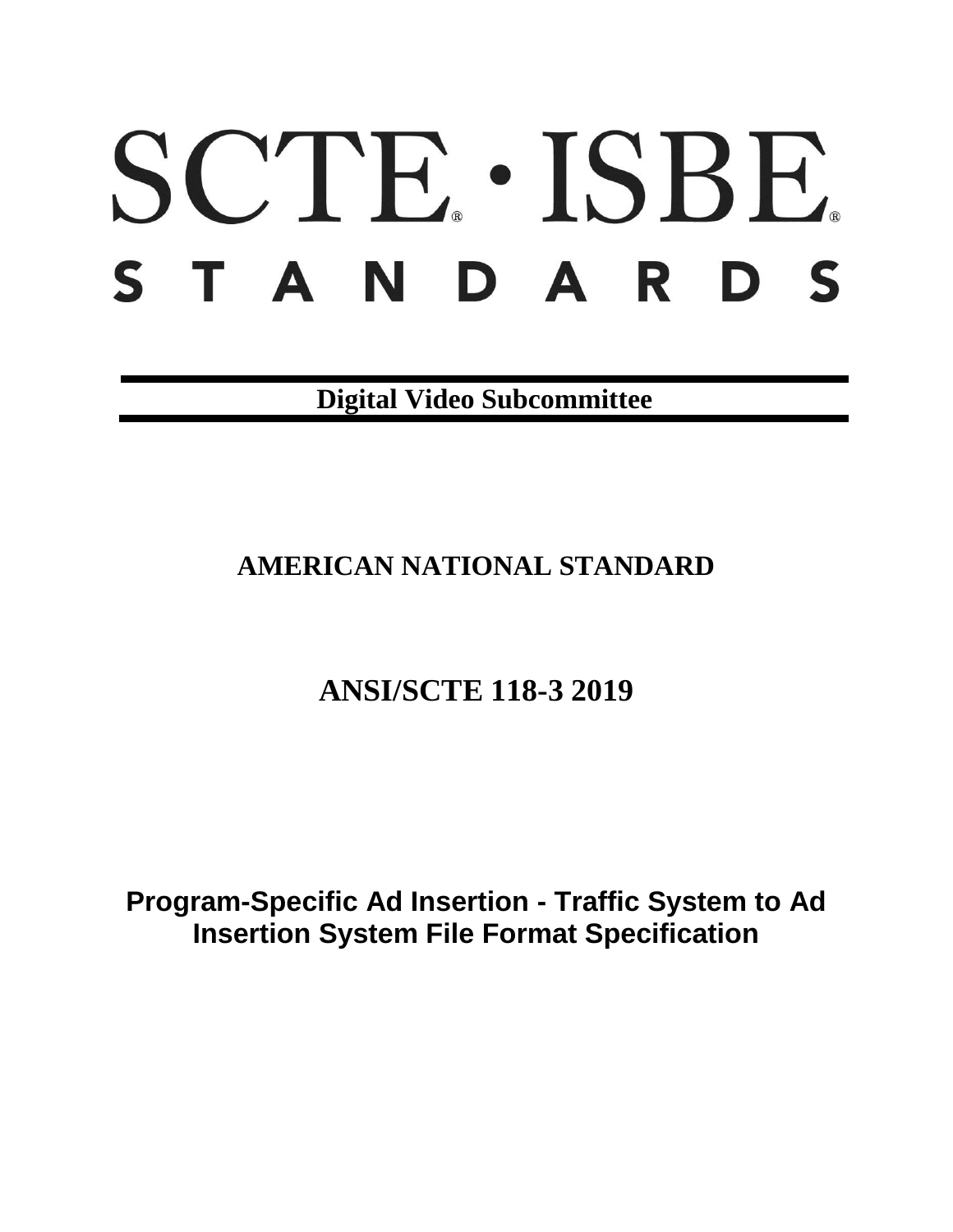# **NOTICE**

<span id="page-1-0"></span>The Society of Cable Telecommunications Engineers (SCTE) / International Society of Broadband Experts (ISBE) Standards and Operational Practices (hereafter called "documents") are intended to serve the public interest by providing specifications, test methods and procedures that promote uniformity of product, interchangeability, best practices and ultimately the long-term reliability of broadband communications facilities. These documents shall not in any way preclude any member or non-member of SCTE•ISBE from manufacturing or selling products not conforming to such documents, nor shall the existence of such standards preclude their voluntary use by those other than SCTE•ISBE members.

SCTE•ISBE assumes no obligations or liability whatsoever to any party who may adopt the documents. Such adopting party assumes all risks associated with adoption of these documents, and accepts full responsibility for any damage and/or claims arising from the adoption of such documents.

Attention is called to the possibility that implementation of this document may require the use of subject matter covered by patent rights. By publication of this document, no position is taken with respect to the existence or validity of any patent rights in connection therewith. SCTE•ISBE shall not be responsible for identifying patents for which a license may be required or for conducting inquiries into the legal validity or scope of those patents that are brought to its attention.

Patent holders who believe that they hold patents which are essential to the implementation of this document have been requested to provide information about those patents and any related licensing terms and conditions. Any such declarations made before or after publication of this document are available on the SCTE•ISBE web site at [http://www.scte.org.](http://www.scte.org/)

All Rights Reserved

© Society of Cable Telecommunications Engineers, Inc. 2019 140 Philips Road Exton, PA 19341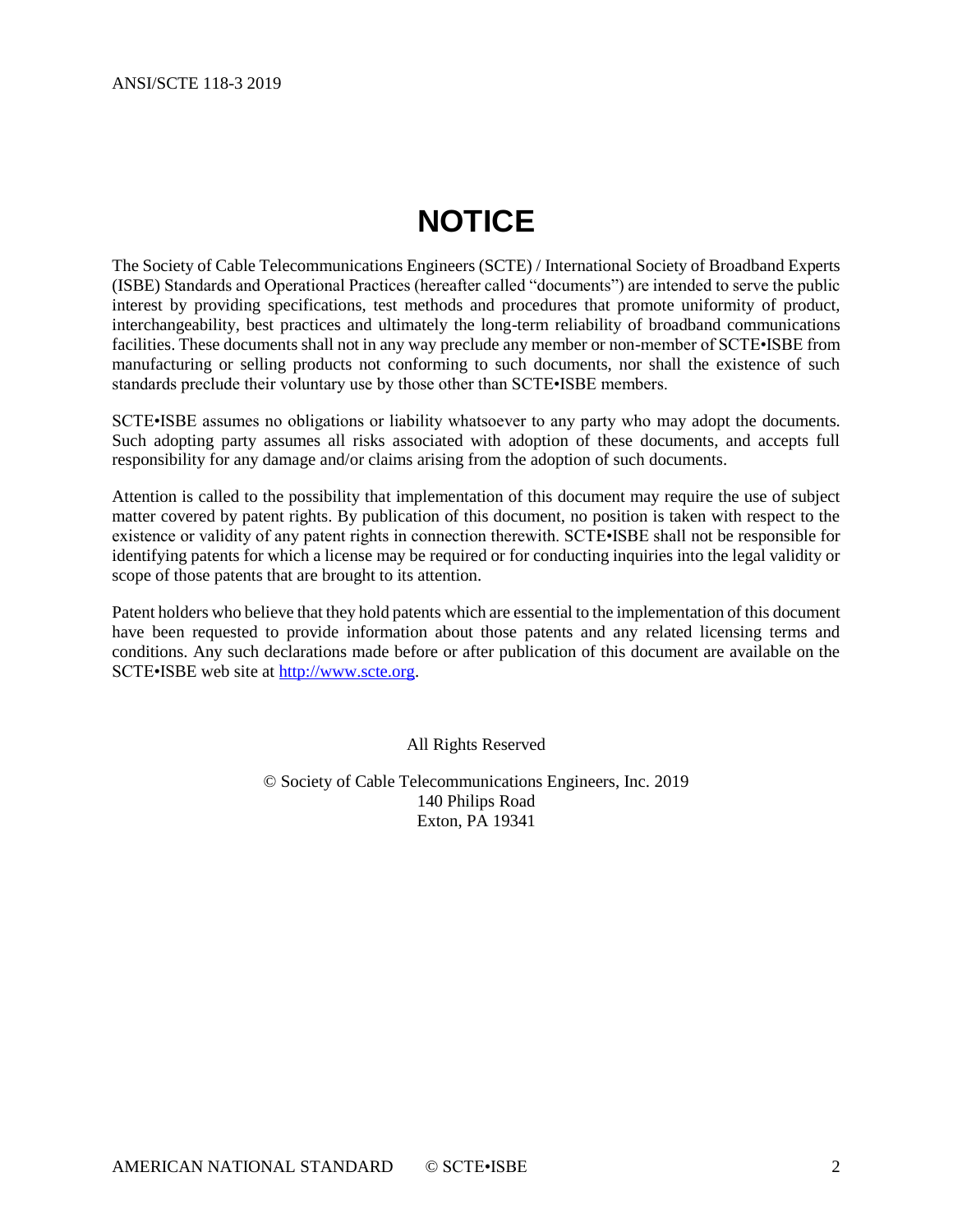#### <span id="page-2-0"></span>**Title Page Number** NOTICE 2 Table of Contents [\\_\\_\\_\\_\\_\\_\\_\\_\\_\\_\\_\\_\\_\\_\\_\\_\\_\\_\\_\\_\\_\\_\\_\\_\\_\\_\\_\\_\\_\\_\\_\\_\\_\\_\\_\\_\\_\\_\\_\\_\\_\\_\\_\\_\\_\\_\\_\\_\\_\\_\\_\\_\\_\\_\\_\\_\\_\\_\\_\\_\\_\\_\\_\\_\\_\\_\\_\\_](#page-2-0) 3 1. Introduction 5 1.1. Executive Summary [\\_\\_\\_\\_\\_\\_\\_\\_\\_\\_\\_\\_\\_\\_\\_\\_\\_\\_\\_\\_\\_\\_\\_\\_\\_\\_\\_\\_\\_\\_\\_\\_\\_\\_\\_\\_\\_\\_\\_\\_\\_\\_\\_\\_\\_\\_\\_\\_\\_\\_\\_\\_\\_\\_\\_](#page-4-1) 5 1.2. Scope [\\_\\_\\_\\_\\_\\_\\_\\_\\_\\_\\_\\_\\_\\_\\_\\_\\_\\_\\_\\_\\_\\_\\_\\_\\_\\_\\_\\_\\_\\_\\_\\_\\_\\_\\_\\_\\_\\_\\_\\_\\_\\_\\_\\_\\_\\_\\_\\_\\_\\_\\_\\_\\_\\_\\_\\_\\_\\_\\_\\_\\_\\_\\_\\_\\_\\_](#page-4-2) 5 1.3. Benefits [\\_\\_\\_\\_\\_\\_\\_\\_\\_\\_\\_\\_\\_\\_\\_\\_\\_\\_\\_\\_\\_\\_\\_\\_\\_\\_\\_\\_\\_\\_\\_\\_\\_\\_\\_\\_\\_\\_\\_\\_\\_\\_\\_\\_\\_\\_\\_\\_\\_\\_\\_\\_\\_\\_\\_\\_\\_\\_\\_\\_\\_\\_\\_\\_](#page-4-3) 5 1.4. Intended Audience [\\_\\_\\_\\_\\_\\_\\_\\_\\_\\_\\_\\_\\_\\_\\_\\_\\_\\_\\_\\_\\_\\_\\_\\_\\_\\_\\_\\_\\_\\_\\_\\_\\_\\_\\_\\_\\_\\_\\_\\_\\_\\_\\_\\_\\_\\_\\_\\_\\_\\_\\_\\_\\_\\_\\_\\_](#page-4-4) 5 1.5. [Areas for Further Investigation or to be Added in Future Versions](#page-4-5) \_\_\_\_\_\_\_\_\_\_\_\_\_\_\_\_\_\_\_\_\_\_\_\_\_\_\_\_ 5 2. Normative References [\\_\\_\\_\\_\\_\\_\\_\\_\\_\\_\\_\\_\\_\\_\\_\\_\\_\\_\\_\\_\\_\\_\\_\\_\\_\\_\\_\\_\\_\\_\\_\\_\\_\\_\\_\\_\\_\\_\\_\\_\\_\\_\\_\\_\\_\\_\\_\\_\\_\\_\\_\\_\\_\\_\\_\\_\\_\\_\\_](#page-4-6) 5 2.1. SCTE References [\\_\\_\\_\\_\\_\\_\\_\\_\\_\\_\\_\\_\\_\\_\\_\\_\\_\\_\\_\\_\\_\\_\\_\\_\\_\\_\\_\\_\\_\\_\\_\\_\\_\\_\\_\\_\\_\\_\\_\\_\\_\\_\\_\\_\\_\\_\\_\\_\\_\\_\\_\\_\\_\\_\\_\\_](#page-4-7) 5 2.2. Standards from Other Organizations [\\_\\_\\_\\_\\_\\_\\_\\_\\_\\_\\_\\_\\_\\_\\_\\_\\_\\_\\_\\_\\_\\_\\_\\_\\_\\_\\_\\_\\_\\_\\_\\_\\_\\_\\_\\_\\_\\_\\_\\_\\_\\_](#page-4-8) 5 2.3. Published Materials [\\_\\_\\_\\_\\_\\_\\_\\_\\_\\_\\_\\_\\_\\_\\_\\_\\_\\_\\_\\_\\_\\_\\_\\_\\_\\_\\_\\_\\_\\_\\_\\_\\_\\_\\_\\_\\_\\_\\_\\_\\_\\_\\_\\_\\_\\_\\_\\_\\_\\_\\_\\_\\_\\_\\_](#page-5-0) 6 3. Informative References [\\_\\_\\_\\_\\_\\_\\_\\_\\_\\_\\_\\_\\_\\_\\_\\_\\_\\_\\_\\_\\_\\_\\_\\_\\_\\_\\_\\_\\_\\_\\_\\_\\_\\_\\_\\_\\_\\_\\_\\_\\_\\_\\_\\_\\_\\_\\_\\_\\_\\_\\_\\_\\_\\_\\_\\_\\_\\_\\_](#page-5-1) 6 3.1. SCTE References [\\_\\_\\_\\_\\_\\_\\_\\_\\_\\_\\_\\_\\_\\_\\_\\_\\_\\_\\_\\_\\_\\_\\_\\_\\_\\_\\_\\_\\_\\_\\_\\_\\_\\_\\_\\_\\_\\_\\_\\_\\_\\_\\_\\_\\_\\_\\_\\_\\_\\_\\_\\_\\_\\_\\_\\_](#page-5-2) 6 3.2. Standards from Other Organizations **by the standard of the Standards** 6 3.3. Published Materials [\\_\\_\\_\\_\\_\\_\\_\\_\\_\\_\\_\\_\\_\\_\\_\\_\\_\\_\\_\\_\\_\\_\\_\\_\\_\\_\\_\\_\\_\\_\\_\\_\\_\\_\\_\\_\\_\\_\\_\\_\\_\\_\\_\\_\\_\\_\\_\\_\\_\\_\\_\\_\\_\\_\\_](#page-5-4) 6 4. [Compliance Notation\\_\\_\\_\\_\\_\\_\\_\\_\\_\\_\\_\\_\\_\\_\\_\\_\\_\\_\\_\\_\\_\\_\\_\\_\\_\\_\\_\\_\\_\\_\\_\\_\\_\\_\\_\\_\\_\\_\\_\\_\\_\\_\\_\\_\\_\\_\\_\\_\\_\\_\\_\\_\\_\\_\\_\\_\\_\\_\\_\\_\\_](#page-6-0) 7 5. Abbreviations and Definitions [\\_\\_\\_\\_\\_\\_\\_\\_\\_\\_\\_\\_\\_\\_\\_\\_\\_\\_\\_\\_\\_\\_\\_\\_\\_\\_\\_\\_\\_\\_\\_\\_\\_\\_\\_\\_\\_\\_\\_\\_\\_\\_\\_\\_\\_\\_\\_\\_\\_\\_\\_\\_\\_\\_](#page-6-1) 7 5.1. Abbreviations [\\_\\_\\_\\_\\_\\_\\_\\_\\_\\_\\_\\_\\_\\_\\_\\_\\_\\_\\_\\_\\_\\_\\_\\_\\_\\_\\_\\_\\_\\_\\_\\_\\_\\_\\_\\_\\_\\_\\_\\_\\_\\_\\_\\_\\_\\_\\_\\_\\_\\_\\_\\_\\_\\_\\_\\_\\_\\_\\_\\_](#page-6-2) 7 5.2. [Definitions\\_\\_\\_\\_\\_\\_\\_\\_\\_\\_\\_\\_\\_\\_\\_\\_\\_\\_\\_\\_\\_\\_\\_\\_\\_\\_\\_\\_\\_\\_\\_\\_\\_\\_\\_\\_\\_\\_\\_\\_\\_\\_\\_\\_\\_\\_\\_\\_\\_\\_\\_\\_\\_\\_\\_\\_\\_\\_\\_\\_\\_\\_\\_](#page-6-3) 7 6. Overview [\\_\\_\\_\\_\\_\\_\\_\\_\\_\\_\\_\\_\\_\\_\\_\\_\\_\\_\\_\\_\\_\\_\\_\\_\\_\\_\\_\\_\\_\\_\\_\\_\\_\\_\\_\\_\\_\\_\\_\\_\\_\\_\\_\\_\\_\\_\\_\\_\\_\\_\\_\\_\\_\\_\\_\\_\\_\\_\\_\\_\\_\\_\\_\\_\\_\\_\\_\\_\\_\\_](#page-6-4) 7 6.1. General Requirements [\\_\\_\\_\\_\\_\\_\\_\\_\\_\\_\\_\\_\\_\\_\\_\\_\\_\\_\\_\\_\\_\\_\\_\\_\\_\\_\\_\\_\\_\\_\\_\\_\\_\\_\\_\\_\\_\\_\\_\\_\\_\\_\\_\\_\\_\\_\\_\\_\\_\\_\\_\\_\\_](#page-7-0) 8 6.1.1. Schedule & Verification file format requirements<br>6.1.2. Data Tvoe Definitions 6.1.2. [Data Type Definitions\\_\\_\\_\\_\\_\\_\\_\\_\\_\\_\\_\\_\\_\\_\\_\\_\\_\\_\\_\\_\\_\\_\\_\\_\\_\\_\\_\\_\\_\\_\\_\\_\\_\\_\\_\\_\\_\\_\\_\\_\\_\\_\\_\\_\\_\\_](#page-8-0) 9 6.2. File Levels [\\_\\_\\_\\_\\_\\_\\_\\_\\_\\_\\_\\_\\_\\_\\_\\_\\_\\_\\_\\_\\_\\_\\_\\_\\_\\_\\_\\_\\_\\_\\_\\_\\_\\_\\_\\_\\_\\_\\_\\_\\_\\_\\_\\_\\_\\_\\_\\_\\_\\_\\_\\_\\_\\_\\_\\_\\_\\_\\_\\_\\_\\_](#page-8-1) 9 6.2.1. Event Type Verbs **Example 1** and the set of the set of the set of the set of the set of the set of the set of the set of the set of the set of the set of the set of the set of the set of the set of the set of the se 6.2.2. Duplicate Key Attributes 7. Format Of The XML Files [\\_\\_\\_\\_\\_\\_\\_\\_\\_\\_\\_\\_\\_\\_\\_\\_\\_\\_\\_\\_\\_\\_\\_\\_\\_\\_\\_\\_\\_\\_\\_\\_\\_\\_\\_\\_\\_\\_\\_\\_\\_\\_\\_\\_\\_\\_\\_\\_\\_\\_\\_\\_\\_\\_\\_\\_](#page-9-0) 10 7.1. File Naming [\\_\\_\\_\\_\\_\\_\\_\\_\\_\\_\\_\\_\\_\\_\\_\\_\\_\\_\\_\\_\\_\\_\\_\\_\\_\\_\\_\\_\\_\\_\\_\\_\\_\\_\\_\\_\\_\\_\\_\\_\\_\\_\\_\\_\\_\\_\\_\\_\\_\\_\\_\\_\\_\\_\\_\\_\\_\\_\\_\\_](#page-9-1) 10 7.2. [Multi-Tier Support\\_\\_\\_\\_\\_\\_\\_\\_\\_\\_\\_\\_\\_\\_\\_\\_\\_\\_\\_\\_\\_\\_\\_\\_\\_\\_\\_\\_\\_\\_\\_\\_\\_\\_\\_\\_\\_\\_\\_\\_\\_\\_\\_\\_\\_\\_\\_\\_\\_\\_\\_\\_\\_\\_\\_\\_](#page-9-2) 10 7.3. Schedule Schema Structure [\\_\\_\\_\\_\\_\\_\\_\\_\\_\\_\\_\\_\\_\\_\\_\\_\\_\\_\\_\\_\\_\\_\\_\\_\\_\\_\\_\\_\\_\\_\\_\\_\\_\\_\\_\\_\\_\\_\\_\\_\\_\\_\\_\\_\\_\\_\\_](#page-10-0) 11 7.4. Schedule File Attribute Descriptions [\\_\\_\\_\\_\\_\\_\\_\\_\\_\\_\\_\\_\\_\\_\\_\\_\\_\\_\\_\\_\\_\\_\\_\\_\\_\\_\\_\\_\\_\\_\\_\\_\\_\\_\\_\\_\\_\\_\\_\\_\\_](#page-10-1) 11 7.4.1. [Definition of a Schedule's Key Attributes\\_\\_\\_\\_\\_\\_\\_\\_\\_\\_\\_\\_\\_\\_\\_\\_\\_\\_\\_\\_\\_\\_\\_\\_\\_\\_\\_\\_\\_\\_](#page-10-2) 11 7.5. Verification Schema Structure [\\_\\_\\_\\_\\_\\_\\_\\_\\_\\_\\_\\_\\_\\_\\_\\_\\_\\_\\_\\_\\_\\_\\_\\_\\_\\_\\_\\_\\_\\_\\_\\_\\_\\_\\_\\_\\_\\_\\_\\_\\_\\_\\_\\_\\_\\_](#page-15-0) 16 7.6. Verification File Structure **WebSite Structure** 16

Appendix A: Status Codes [\\_\\_\\_\\_\\_\\_\\_\\_\\_\\_\\_\\_\\_\\_\\_\\_\\_\\_\\_\\_\\_\\_\\_\\_\\_\\_\\_\\_\\_\\_\\_\\_\\_\\_\\_\\_\\_\\_\\_\\_\\_\\_\\_\\_\\_\\_\\_\\_\\_\\_\\_\\_\\_\\_\\_\\_\\_\\_\\_\\_](#page-18-0) 19

## **List of Figures**

| <b>Title</b>                                | <b>Page Number</b> |
|---------------------------------------------|--------------------|
| Figure 1 - Schedule XML Schema Abstract     |                    |
| Figure 2 - Verification XML Schema Abstract | 16                 |

## **List of Tables**

| <b>Title</b>                       | <b>Page Number</b> |
|------------------------------------|--------------------|
| Table 1 - Schedule Filename Fields |                    |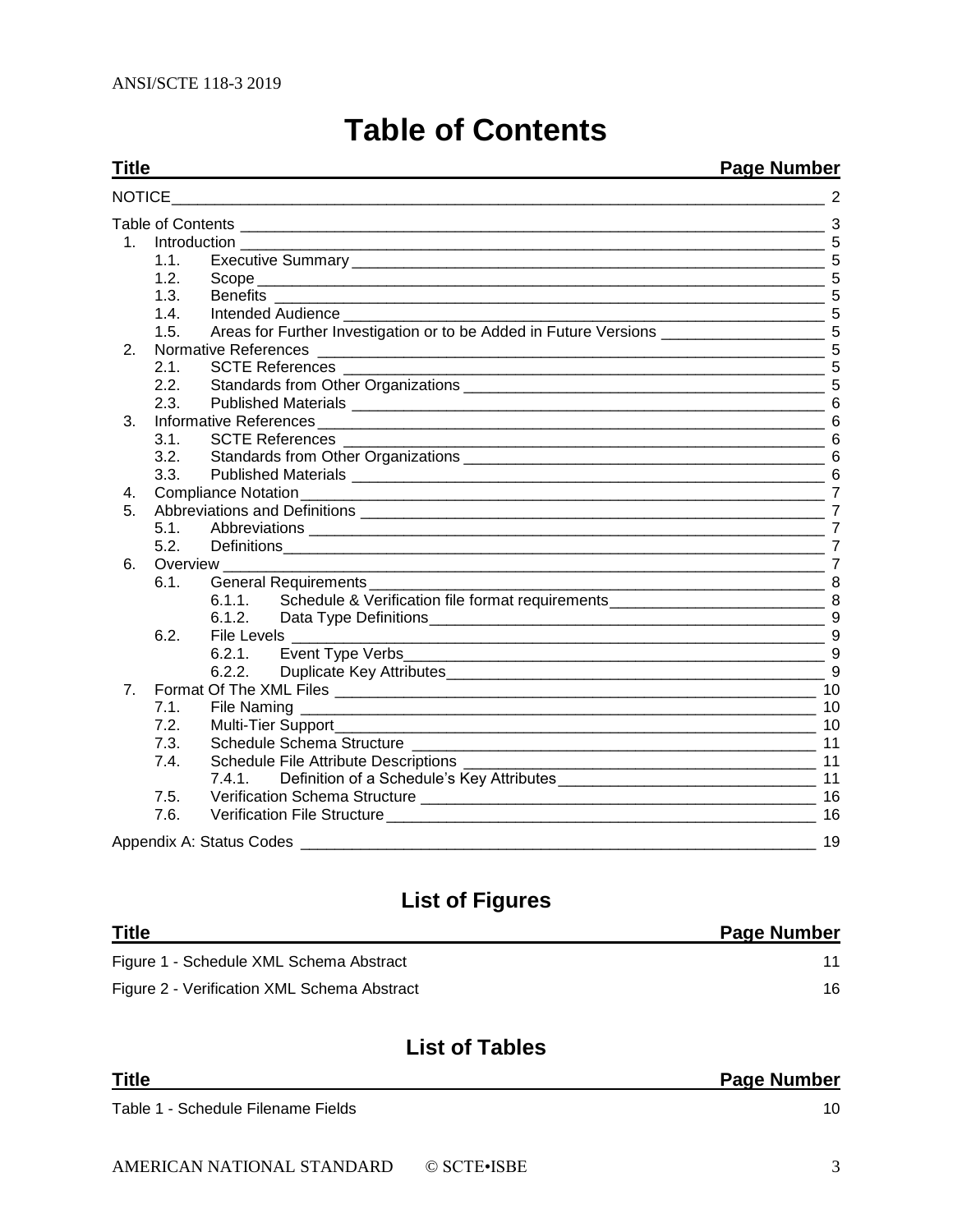| Table 2 - Verification Filename Fields | 10 |
|----------------------------------------|----|
| Table 3 – Schedule File Attributes     | 12 |
| Table 4 - Verification File Attributes | 16 |
| Table 5 - Status Codes                 | 19 |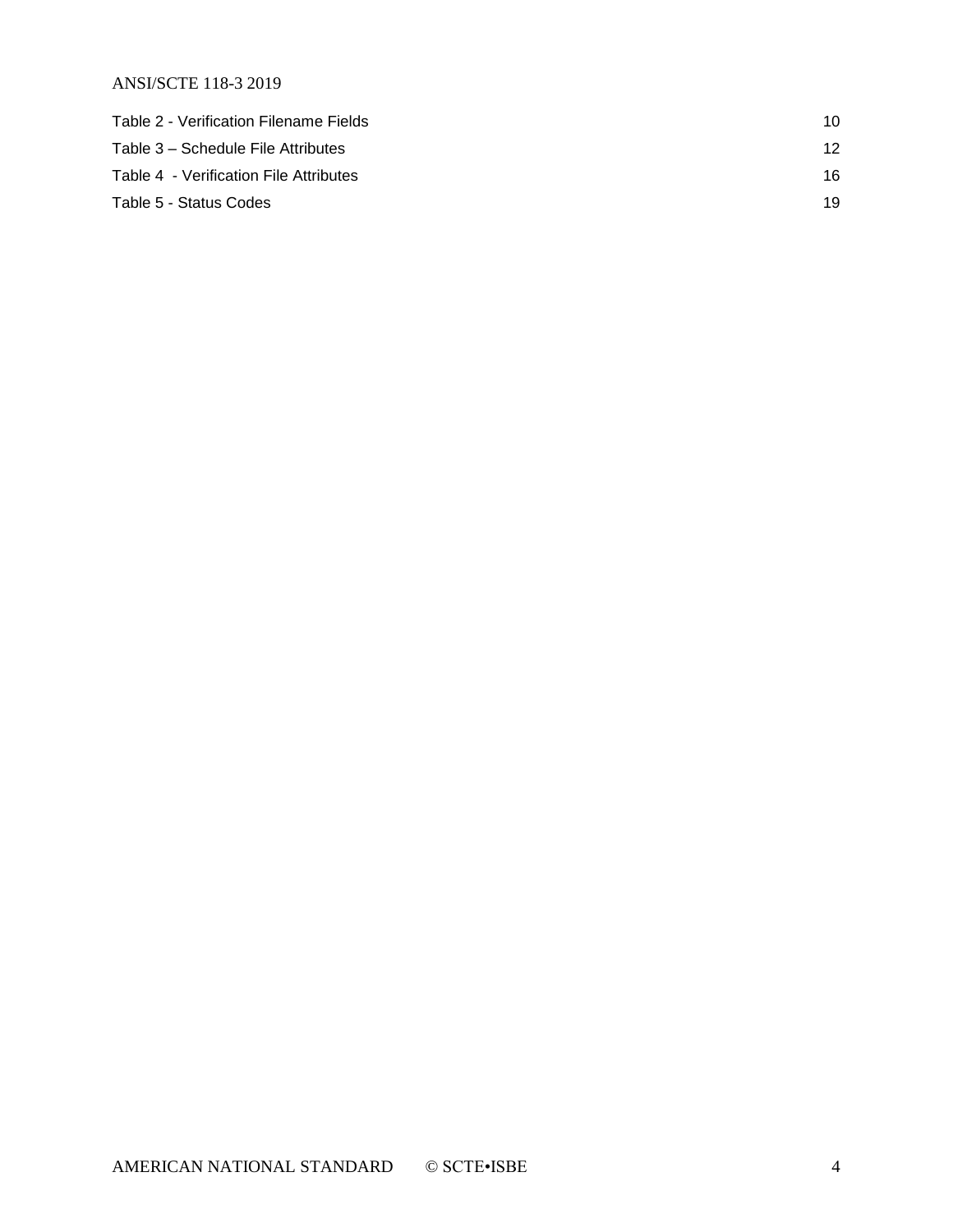## <span id="page-4-1"></span><span id="page-4-0"></span>**1. Introduction**

## **1.1. Executive Summary**

This document defines the information that *shall* be passed from an Affiliate's Traffic System to an Affiliate's Ad Insertion System for communications of ad insertion schedules, including Unique Program Identifiers where specified. It specifies the required data for multi-tiered, Program-Specific Insertion, as well as the file format for the data communications.

## <span id="page-4-2"></span>**1.2. Scope**

<span id="page-4-3"></span>This document only describes digital ad insertion with SCTE 35 **[\[1\]](#page-4-9)** cue messages.

## **1.3. Benefits**

When implemented as described in SCTE 118-1 [\[9\]](#page-5-5) and with additional reference to SCTE 118-2 [\[8\],](#page-5-6) Program-Specific Ad Insertion will allow for an avail to be associated with a specific Program, as communicated by the content provider. By associating advertising to programming instead of simply to windows, the Affiliate *should* be able to earn more revenue by guaranteeing the context of the advertisement, and by adapting to occurrences surrounding live events, such as delayed starts, early ends, or overrun. These scenarios, especially when dealing with sports programming, can involve a great deal of high value advertising.

## <span id="page-4-4"></span>**1.4. Intended Audience**

The intended audience is content providers, multi-channel video program distributors, TV Everywhere providers/distributors and vendors/developers who build solutions.

## <span id="page-4-5"></span>**1.5. Areas for Further Investigation or to be Added in Future Versions**

<span id="page-4-6"></span>See SCTE 118-1, Section 1.5 for implementation comment.

## **2. Normative References**

The following documents contain provisions, which, through reference in this text, constitute provisions of this document. At the time of Subcommittee approval, the editions indicated were valid. All documents are subject to revision; and while parties to any agreement based on this document are encouraged to investigate the possibility of applying the most recent editions of the documents listed below, they are reminded that newer editions of those documents might not be compatible with the referenced version.

## <span id="page-4-7"></span>**2.1. SCTE References**

<span id="page-4-9"></span>[1] SCTE 35 2017 – Digital Program Insertion Cueing Message for Cable

### <span id="page-4-8"></span>**2.2. Standards from Other Organizations**

<span id="page-4-10"></span>[2] ISO 8601 2004 - Data elements and interchange formats -- Information interchange -- Representation of dates and times Move to 2.2 or change to nonsegmented – get updated template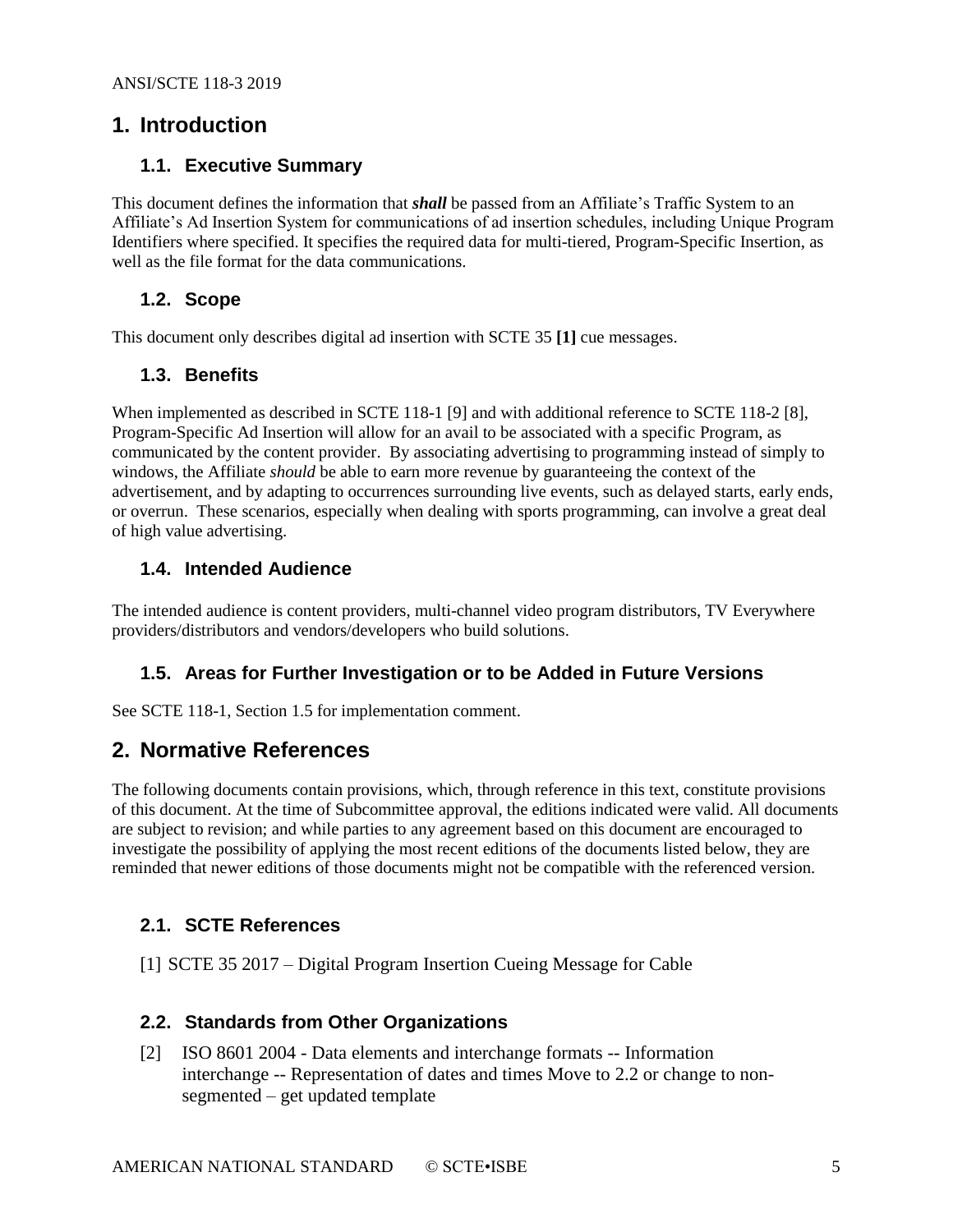- [3] W3C Recommendation, "Extensible Markup Language (XML) 1.0 (Fourth Edition)", Tim Bray, et al, 16 August 2006
- [4] W3C Recommendation, "Namespaces In XML (Second Edition)", Tim Bray, et al, 16 August 2006
- [5] W3C Recommendation, "XML Schema Part 1: Structures (Second Edition)", H. Thompson, et al, 28 October 2004
- [6] W3C Recommendation, "XML Schema Part 2: Datatypes (Second Edition)", P. Biron, et al, 28 October 2004

### <span id="page-5-0"></span>**2.3. Published Materials**

• No normative references are applicable.

## <span id="page-5-1"></span>**3. Informative References**

The following documents might provide valuable information to the reader but are not required when complying with this document. [\[1\]](#page-4-9)

### <span id="page-5-2"></span>**3.1. SCTE References**

- [7] SCTE 67 2017 Recommended Practice for SCTE 35 Digital Program Insertion Cueing Message for Cable
- <span id="page-5-6"></span>[8] SCTE 118-2 2019 – Program-Specific Ad Insertion – Content Provider to Traffic Communication Applications Data Model
- <span id="page-5-5"></span>[9] SCTE 118-1 2019 – Program-Specific Ad Insertion - Data Field Definitions, Functional Overview and Application Guidelines
- [10] SCTE 104 2017 Automation System to Compression System communications Applications Program Interface (API)

### <span id="page-5-3"></span>**3.2. Standards from Other Organizations**

<span id="page-5-4"></span>• No informative references are applicable.

### **3.3. Published Materials**

[11] Ad-ID - Advertising Digital Identification, LLC - [http://www.ad-id.org/.](http://www.ad-id.org/)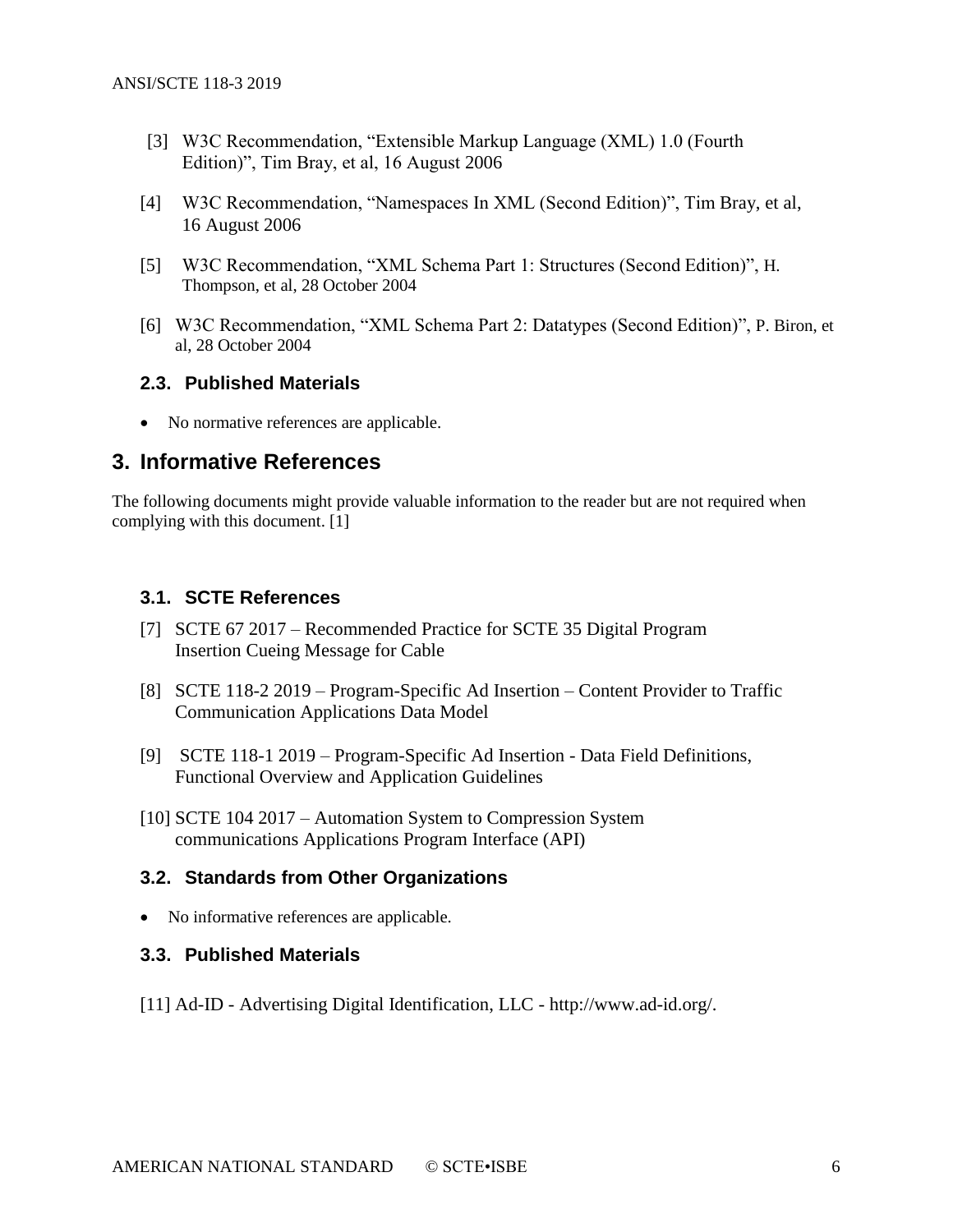## <span id="page-6-0"></span>**4. Compliance Notation**

| shall            | This word or the adjective "required" means that the item is an              |  |  |  |  |
|------------------|------------------------------------------------------------------------------|--|--|--|--|
|                  | absolute requirement of this document.                                       |  |  |  |  |
| shall not        | This phrase means that the item is an absolute prohibition of this           |  |  |  |  |
|                  | document.                                                                    |  |  |  |  |
| <i>forbidden</i> | This word means the value specified shall never be used.                     |  |  |  |  |
|                  | This word or the adjective "recommended" means that there may exist          |  |  |  |  |
|                  | valid reasons in particular circumstances to ignore this item, but the       |  |  |  |  |
| should           | full implications should be understood and the case carefully weighted       |  |  |  |  |
|                  | before choosing a different course.                                          |  |  |  |  |
|                  | This phrase means that there may exist valid reasons in particular           |  |  |  |  |
| should not       | circumstances when the listed behavior is acceptable or even useful,         |  |  |  |  |
|                  | but the full implications should be understood and the case carefully        |  |  |  |  |
|                  | weighed before implementing any behavior described with this label.          |  |  |  |  |
|                  | This word or the adjective " <i>optional</i> " means that this item is truly |  |  |  |  |
|                  | optional. One vendor may choose to include the item because a                |  |  |  |  |
| may              | particular marketplace requires it or because it enhances the product,       |  |  |  |  |
|                  | for example; another vendor may omit the same item.                          |  |  |  |  |
|                  | Use is permissible for legacy purposes only. Deprecated features may         |  |  |  |  |
| deprecated       | be removed from future versions of this document. Implementations            |  |  |  |  |
|                  | should avoid use of deprecated features.                                     |  |  |  |  |

## <span id="page-6-1"></span>**5. Abbreviations and Definitions**

## <span id="page-6-2"></span>**5.1. Abbreviations**

<span id="page-6-3"></span>See SCTE 118 Part 1 for Abbreviations used in this part.

## **5.2. Definitions**

See SCTE 118 Part 1 for Definitions used in this part.

## <span id="page-6-4"></span>**6. Overview**

A Traffic System *shall* communicate, through a Schedule File, the spots to be played by the Ad Insertion System in response to various SCTE 35 [\[1\]](#page-4-9) Cue Messages. The Ad Insertion System *shall* communicate, through a Verification File, which spots were played (or attempted to play), which failed to play (due to an error or due to no matching Cue Message), and any Cue Messages that were received but not acted upon.

This document defines the necessary information to communicate both the scheduling of Spots from a Traffic System to an Ad Insertion System and the return path verifications in accordance with the various Tiers of service described in SCTE 118-1 [\[9\].](#page-5-5) Additionally, it details the file format for communication between a Traffic System and an SCTE 35 compliant Ad Insertion System.

The schedule and verification files between the Traffic System and the Ad Insertion System are contained within Extensible Markup Language (XML) documents.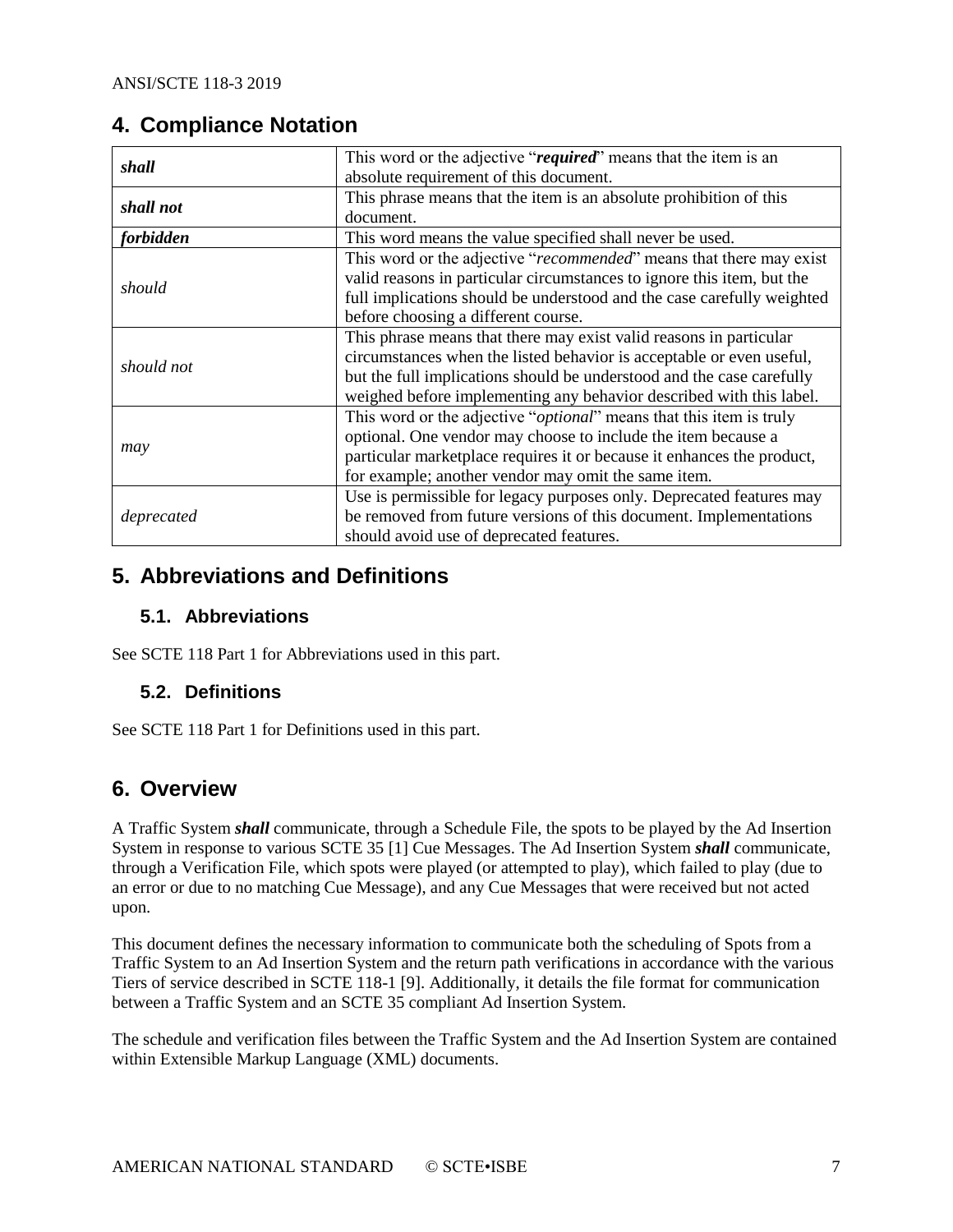## <span id="page-7-0"></span>**6.1. General Requirements**

A Traffic System compliant with this Standard *shall* generate Schedule Files on a per zone, per network, per broadcast day basis. A single Schedule File *shall not* contain scheduled Spots for more than one Broadcast Day.

A Level 0 (as defined in Section 6.2) schedule *shall* contain all scheduled Spots per zone, network and Broadcast Day in a single Schedule File. A Level 1 (as defined in Section 6.2) Schedule File *may* contain a day part or only contain the changes to an existing Schedule File.

Each Schedule File *shall* contain the attributes as defined in Section 7.4. Program- Specific scheduling is enabled through the use of valid values for Unique Program Identifier (for Tier 1 and Tier 2), Avails Expected (for Tier 2) and Avail Number (for Tier 2) attributes. Window-Based scheduling is enabled through the use of zeros (or by omitting them) for those attributes. Both Window-Based scheduling and Program-Specific based scheduling *may* exist in the same file, in which case, the Program-Specific schedule lines will be considered the primary schedule and the Window-Based schedule lines will be considered the alternate schedule (see Section 8.3 in SCTE 118-2 [\[8\].](#page-5-6)A single Schedule File *may* contain Tier 1 and Tier 2 elements, but a particular Program element and its child elements *shall* be either Tier 1 or Tier 2.

## <span id="page-7-1"></span>*6.1.1. Schedule & Verification file format requirements*

- The Network and Zone names defined in the Schedule Filename *shall* match the Network and Zones names within the schedule and verification files.
- No value is required for optional attributes, and they are only optionally specified.
- Unless otherwise stated, attribute character lengths are maximums.
- All times are based on the 24-hour clock.
- All times and dates, unless otherwise noted, are actual times and Calendar dates, and *shall not* be adjusted by Broadcast Day parameters.

Dates and Times *shall* be represented using ISO-860[1 \[2\]](#page-4-10) date-time formats and *shall* exist as one attribute unless otherwise noted. They *shall* be of the format YYYY-MM-DDThh:mm:ss.ccTZD where:

 $YYYY =$  four-digit year

 $MM = two-digit month (01-12)$ 

 $DD = two-digit day of month (01-31) hh = two-digit of hour (00-23)$ 

 $mm = two-digit minute (00-59)$  ss = two-digit seconds (00-59)

 $cc = two$ -digit fraction of seconds

 $TZD = time zone designer (Z or +hh:mm or -hh:mm)$ 

- Alphanumeric attributes *shall* only contain letters and numbers and *shall* be casesensitive/dependent.
- A Broadcast Day's definition (start and end times) *should not* normally change from day-to-day. When adjustments are required, consecutive broadcast days *shall not* have gaps or overlaps in time.
- Traffic Id's are unique for a Schedule source within a Zone, Network and Broadcast Day, and *shall not* be reused within a Broadcast Day.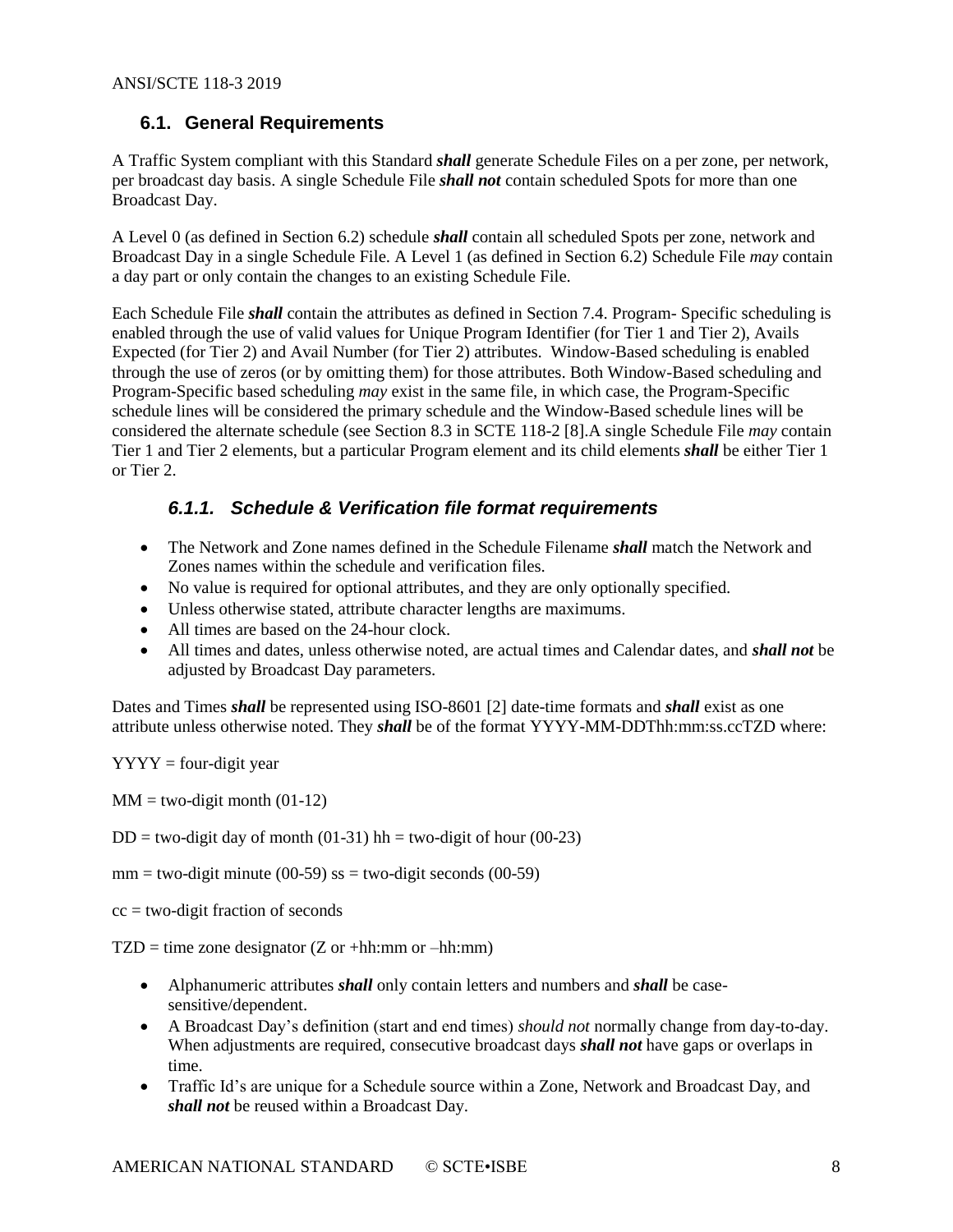## *6.1.2. Data Type Definitions*

<span id="page-8-0"></span>The schema for this standard will use name space and prefix

- scte118:date is a 8 digit integer representing YYYYMMDD.
- scte118: duration is a 8 digit integer representing HHMMSSCC.

## <span id="page-8-1"></span>**6.2. File Levels**

This Standard supports two Levels of Schedule Files. Level 0 Schedule Files *shall* be sent as a complete file and are independent of any previously received schedule files for that Network and Zone. Level 1 Schedule Files *may* be sent as updates that represent changes to a previously generated and distributed Level 0 or Level 1 schedule file ('delta' behavior). Level 0 schedule files *shall* set the \Schedule\@level attribute to zero, and Level 1 schedules *shall* set the attribute to one.

When a Level 0 schedule is received, all un-played and non-expired Spots for the Broadcast Day are purged.

When a Level 1 schedule is received, all un-played and non-expired Spots take precedence over newly scheduled Spots with duplicate Key Values.

<span id="page-8-2"></span>Note: The current generation of Traffic and Ad Insertion Systems currently support only whole day schedule updates, and only support the Event Type verbs 'LOI' and 'NUL'.

## *6.2.1. Event Type Verbs*

LOI *shall* be the verb used for any Locally Originated Insertion, and represents any insertion being performed by the specific Ad Insertion System in question.

NUL *shall* represent no insertion and signals an Ad Insertion System to perform no insertion for the specified time when the Avail is signaled (enabling chained inserters, etc.).

The DEL verb *shall* delete a previously scheduled Spot based on Traffic Id.

Support for both LOI and NUL, form the Level 0 profile compliant with this Standard. Level 0 profile only allows for entire day schedule updates.

Systems implementing a Level 1 profile *may* utilize both the LOI and NUL verbs and *shall* implement both the 'DEL' verb and a delta schedule file (Level 1). Note: Through the utilization of a Level 1 profile schedule file, a Traffic System *may* add or delete one or more scheduled Spots without sending an entire new schedule file.

## *6.2.2. Duplicate Key Attributes*

<span id="page-8-3"></span>If Level 1 schedules are supported, an Ad Insertion System parsing a Level 1 schedule *shall* reject any Spots whose key attributes (see Section 7.4.1) are duplicates of those already scheduled. An Ad Insertion System parsing a Level 1 schedule *should* process DEL Event Types before LOI or NUL Event Types to prevent encountering a duplicate Spot schedule.

When scheduling a new Spot (either as an independent event or following a delete), a new unique Traffic Id *should* be assigned for each new Spot.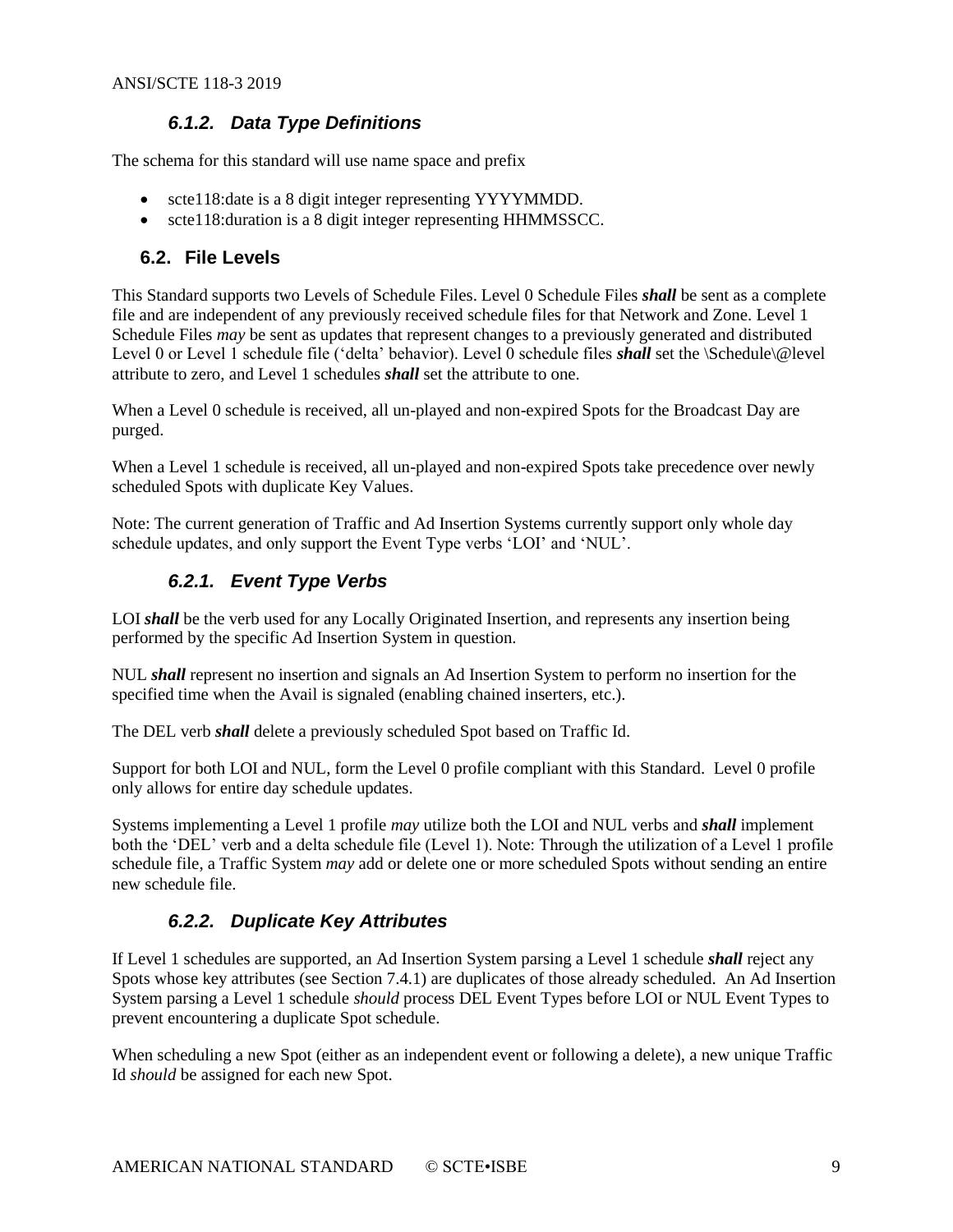## <span id="page-9-0"></span>**7. Format Of The XML Files**

## <span id="page-9-1"></span>**7.1. File Naming**

<span id="page-9-3"></span>The schedule filename, *shall* include the following fields in order, separated by dashes:

| <b>Field</b>             | <b>Notes</b>                                    |
|--------------------------|-------------------------------------------------|
| <b>Broadcast Date</b>    | same as Broadcast Date Definition (section 7.4) |
| Zone Name                | same as Zone name (section 7.4)                 |
| <b>Network Name</b>      | same as Network name (section 7.4)              |
| <b>Schedule Revision</b> | same as schedule revision (section 7.4)         |
| File Extension           | SCH for Schedule Files                          |

## **Table 1 - Schedule Filename Fields**

Example: 20051103-EAST-ESPN-1.SCH

<span id="page-9-4"></span>The verification filename, *shall* include the following fields in order, separated by dashes:

| Field                 | <b>Notes</b>                                    |
|-----------------------|-------------------------------------------------|
| <b>Broadcast Date</b> | same as Broadcast Date Definition (section 7.6) |
| Zone Name             | same as Zone name (section 7.6)                 |
| <b>Network Name</b>   | same as Network name (section 7.6)              |
| File Extension        | VER for Verification Files                      |

**Table 2 - Verification Filename Fields**

<span id="page-9-2"></span>Example: 20051103-EAST-ESPN.VER

## **7.2. Multi-Tier Support**

Attributes with the 'Req' column set to 'All' are required for Tier 0, Tier 1 and Tier 2 support.

In addition to those attributes required for Tier 0 insertion, 'Unique Program Identifier' *shall* be present to support Tier 1 insertion. These attributes are denoted by a '1' in the 'Req' column.

In addition to those attributes required for Tier 1 insertion, both 'Avail Number' and 'Avails Expected' *shall* be present to support Tier 2 insertion. They are denoted by a '2' in the 'Req' column.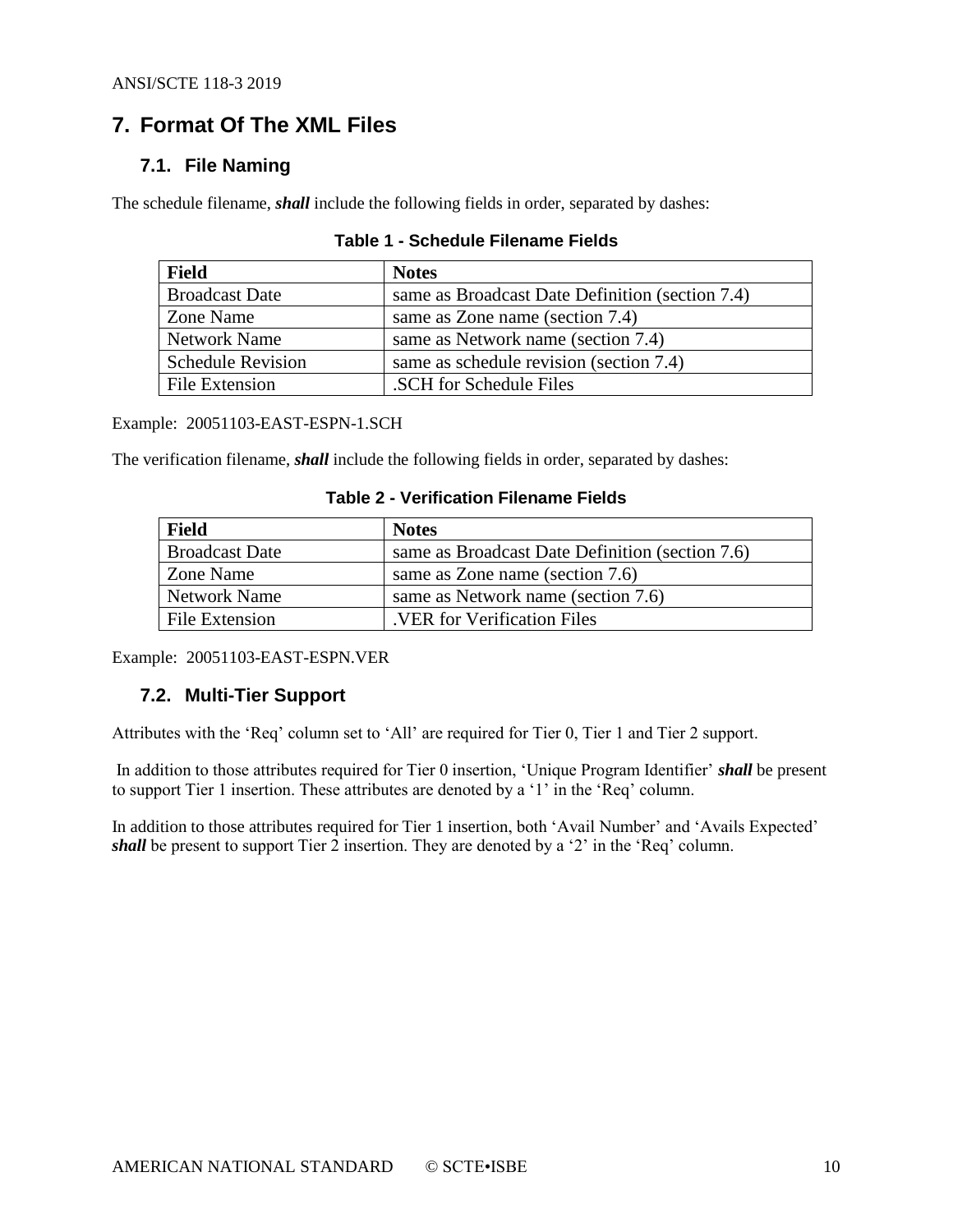## **7.3. Schedule Schema Structure**

<span id="page-10-0"></span>

**Figure 1 - Schedule XML Schema Abstract**

<span id="page-10-3"></span>A Schedule File has a schedule element as the top-level (root) element. The Schedule File *may* have Programs, Windows and Spots as the child elements.

The schema for the Schedule File supports Windows (and their corresponding Avails and Spots) that are both associated with a Program and Windows that are specified by time only (which have Schedule as their parent element). Tier 0 insertions *may* be scheduled through either method, while Tier 1 and Tier 2 insertions *may* only be achieved through the use of Windows within a Program element.

Note: A Window whose parent is Schedule can be assumed to have a Program element with key attributes of zero. Conversely, if a schedule defines a Window whose parent element is a Program whose Unique Program Identifier is zero, the Window's behavior is essentially as if its parent is Schedule. All Windows belonging to an element with a Unique Program Identifier of zero (whether they are a child element of a Program or are child elements of Schedule) are peers and *should* implement their key attributes accordingly.

Spots *may* exist as children of the Schedule element if the Schedule is a Level 1 Schedule and the Spots that are children of the Schedule element are of Event Type 'DEL'.

The Schedule File Schema is specified in the companion schema file at [http://www.scte.org/schemas/118-](http://www.scte.org/schemas/118-3/scte-118-3-2012.xsd) [3/scte-118-3-2012.xsd.](http://www.scte.org/schemas/118-3/scte-118-3-2012.xsd)

## <span id="page-10-2"></span><span id="page-10-1"></span>**7.4. Schedule File Attribute Descriptions**

## *7.4.1. Definition of a Schedule's Key Attributes*

Schedule Files *shall* avoid conflicts by not having two elements with duplicate key attributes with the same parent element. Key attributes prevent conflicts by disallowing elements that would create an ambiguous schedule file. If an element is encountered with the same parent element and whose key attributes match those of one of its siblings, it will be ignored. For example, two Programs with duplicate Unique Program Identifiers within a single Schedule element (which is prohibited in SCTE 118-1 [\[\[9\]](#page-5-5)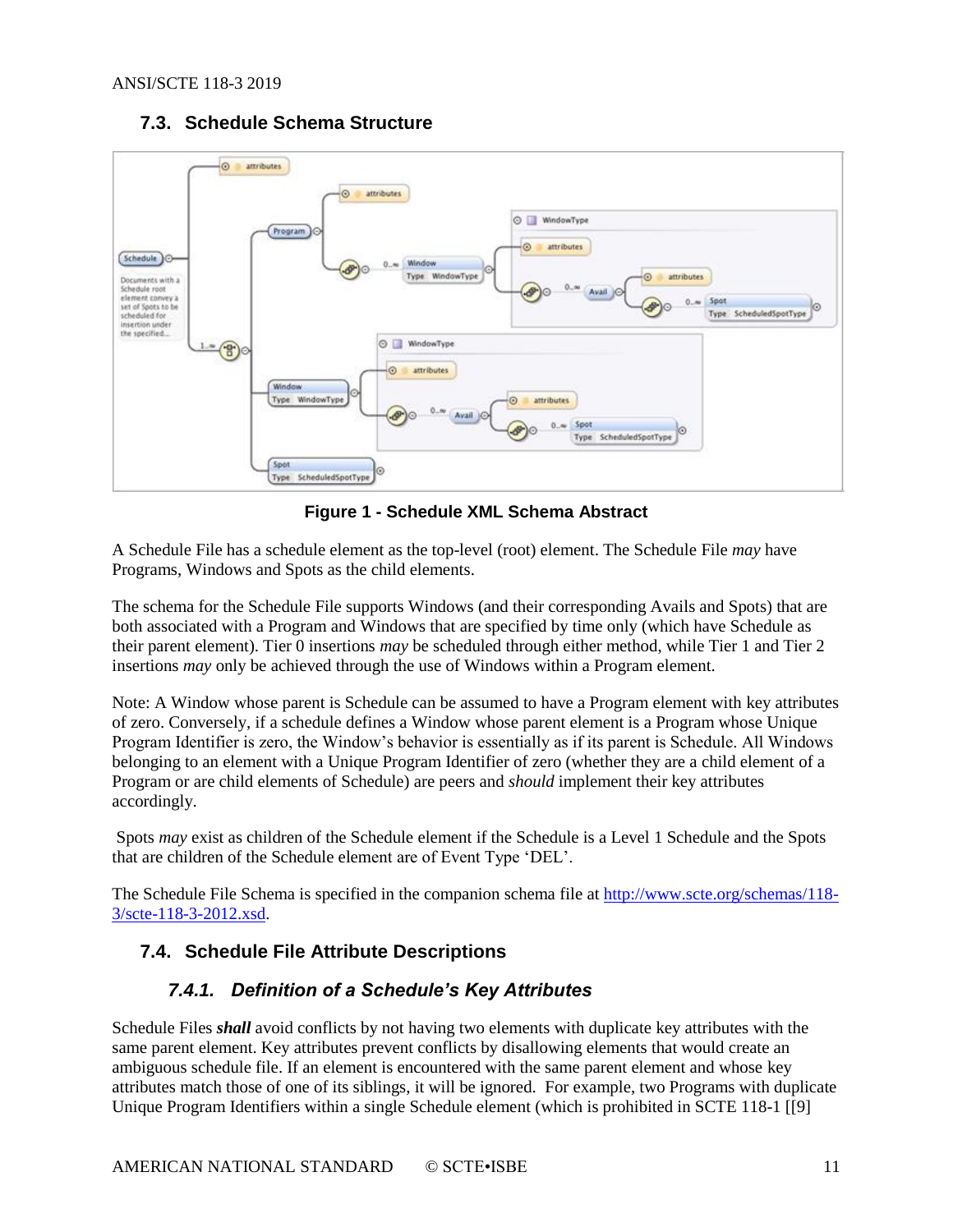Section 7.1 due to overlapping Unique Program Identifiers lifespans) make it impossible to determine which Program is the intended Program of a SCTE 35[1] Cue Message.

A Schedule element's key attributes are Broadcast Date Definition, Schedule Revision, Network Name and Zone Name.

A Program element's key attributes are Unique Program Identifiers and Scheduled Program Date and Time.

All Window attributes are key attributes. If a Window occurs within a Program element, the Window's Scheduled Window Date and Time and Scheduled Window Duration *shall* be such that the Window occurs wholly within the lifecycle of the Program's Unique Program Identifier, centered on the Scheduled Program Date and Time (see SCTE 118-[1\[9\]](#page-5-5) Section 6.1).

An Avail element's key attribute is Scheduled Avail Number within Window and Avail Number (if Tier 2).

A Spot's key attribute is Scheduled Avail Number within Window. The Traffic ID, which must also be unique, and Schedule Source represents a Spot whose own attributes and all parent elements' attributes are unique.

In the attribute description below the key attributes are represented with a 'Y' in the column labeled Key.

<span id="page-11-0"></span>For the following table, the XML Reference column describes the parent element and attribute name for each attribute of the Schedule File.

| <b>Type</b>           | Format       | Req | <b>Key</b> | <b>Notes/Detailed Description</b> | <b>XML Reference</b> |
|-----------------------|--------------|-----|------------|-----------------------------------|----------------------|
| <b>Broadcast Date</b> | scte118:date | All | Y          | The calendar date which the       | Schedule $>$         |
| Definition            |              |     |            | Schedule element is considered    | @broadcastDate       |
|                       |              |     |            | to represent.                     |                      |
| Schedule Day          | xs:dateTime  | All | N          | This attribute allows for the     | Schedule $>$         |
| Begin                 |              |     |            | definition of the actual date and | @begDateTime         |
|                       |              |     |            | time that is the beginning of the |                      |
|                       |              |     |            | Broadcast Day.                    |                      |
| Schedule Day          | xs:dateTime  | All | N          | This attribute allows for the     | Schedule $>$         |
| End                   |              |     |            | definition of the actual date and | @endDateTime         |
|                       |              |     |            | time that is the end of the       |                      |
|                       |              |     |            | Broadcast Day.                    |                      |
| <b>Network Name</b>   | xs:string    | All | Y          | Short Network name.               | Schedule $>$         |
|                       | $2-5$ char.  |     |            |                                   | @networkName         |
| Zone Name             | xs:string    | All | Y          | Short Zone name.                  | Schedule $>$         |
|                       | $2-8$ char.  |     |            |                                   | @zoneName            |

**Table 3 – Schedule File Attributes**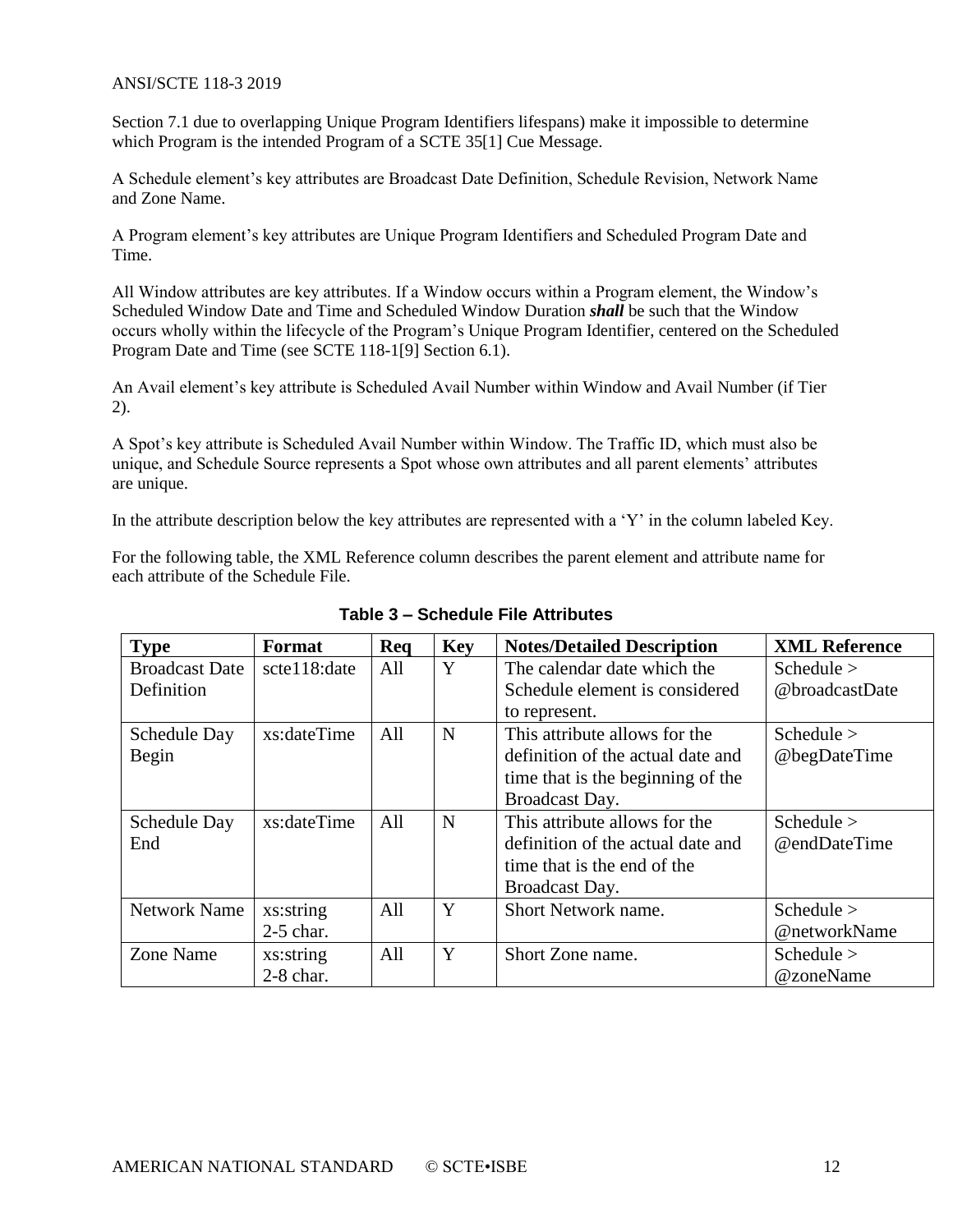| <b>Type</b>          | Format                  | Req            | <b>Key</b>  | <b>Notes/Detailed Description</b>                                 | <b>XML Reference</b>          |
|----------------------|-------------------------|----------------|-------------|-------------------------------------------------------------------|-------------------------------|
| Schedule<br>Revision | xs:int                  | All            | Y           | This is meant to track the                                        | Schedule ><br>@revision       |
|                      |                         |                |             | generation of schedule files, so<br>that a user can differentiate |                               |
|                      |                         |                |             | between an original and updated                                   |                               |
|                      |                         |                |             | (revised) file. Incremented each                                  |                               |
|                      |                         |                |             | time a new revision is generated,                                 |                               |
|                      |                         |                |             | starting from 1.                                                  |                               |
| Level                | xs:int                  | $\mathbf N$    | $\mathbf N$ | If not present, 0. (see section                                   | Schedule $>$                  |
| <b>SCTE [TBD]</b>    | $0$ or $1$<br>xs:anyURI | All            | $\mathbf N$ | 6.2)<br>URI to the schema version of this                         | @level<br>Schedule >          |
| Schema               |                         |                |             | Standard to which the current                                     | @schemaVersion                |
| Version              |                         |                |             | XML schedule is compliant.                                        |                               |
| Program Name         | xs:string               | $\mathbf N$    | $\mathbf N$ | e.g., Larry King Live, ESPN                                       | Program >                     |
|                      | 32 char.                |                |             | Sports Center, etc.                                               | @programName                  |
| Scheduled            | xs:dateTime             | 1 & 2          | $\mathbf Y$ | When the Program is scheduled                                     | Program >                     |
| Program Date         |                         |                |             | to begin, as published by the                                     | @programStart                 |
| and Time             |                         |                |             | Network in SCTE 118-2[8].<br>This is the midpoint of the 24       |                               |
|                      |                         |                |             | hour window which is the                                          |                               |
|                      |                         |                |             | lifecycle of a Unique Program                                     |                               |
|                      |                         |                |             | Identifier.                                                       |                               |
|                      |                         |                |             |                                                                   |                               |
| Scheduled            | scte118:dura            | $\mathbf N$    | $\mathbf N$ | Scheduled duration of the                                         | Program >                     |
| Program              | tion                    |                |             | Program.                                                          | @programDuration              |
| Duration             |                         |                |             |                                                                   |                               |
| Unique<br>Program    | xs:int<br>$0 - 65535$   | 1 & 2          | Y           | see SCTE 35[1]<br>$(unique\_program_id) - Default$                | Program ><br>@uniqueProgramId |
| Identifier           |                         |                |             | to 0 if not specified. 0 means no                                 |                               |
|                      |                         |                |             | Program ID available, and                                         |                               |
|                      |                         |                |             | represents a Tier 0 scheduled                                     |                               |
|                      |                         |                |             | element.                                                          |                               |
| Avails               | xs:int                  | $\overline{2}$ | ${\bf N}$   | see SCTE 35                                                       | Program >                     |
| Expected             | $0 - 255$               |                |             | $(avails\_expected) - Default to 0$                               | @availCount                   |
|                      |                         |                |             | if not specified. 0 means no                                      |                               |
|                      |                         |                |             | Avails Expected available, and<br>represents a Tier 0 or Tier 1   |                               |
|                      |                         |                |             | scheduled element.                                                |                               |
| Scheduled            | xs:dateTime             | All            | $\mathbf Y$ | The beginning of the active                                       | Window >                      |
| <b>Window Date</b>   |                         |                |             | window for the spot. Used for                                     | @windowStart                  |
| and Time             |                         |                |             | determining when a Window is                                      |                               |
|                      |                         |                |             | valid and when it has expired.                                    |                               |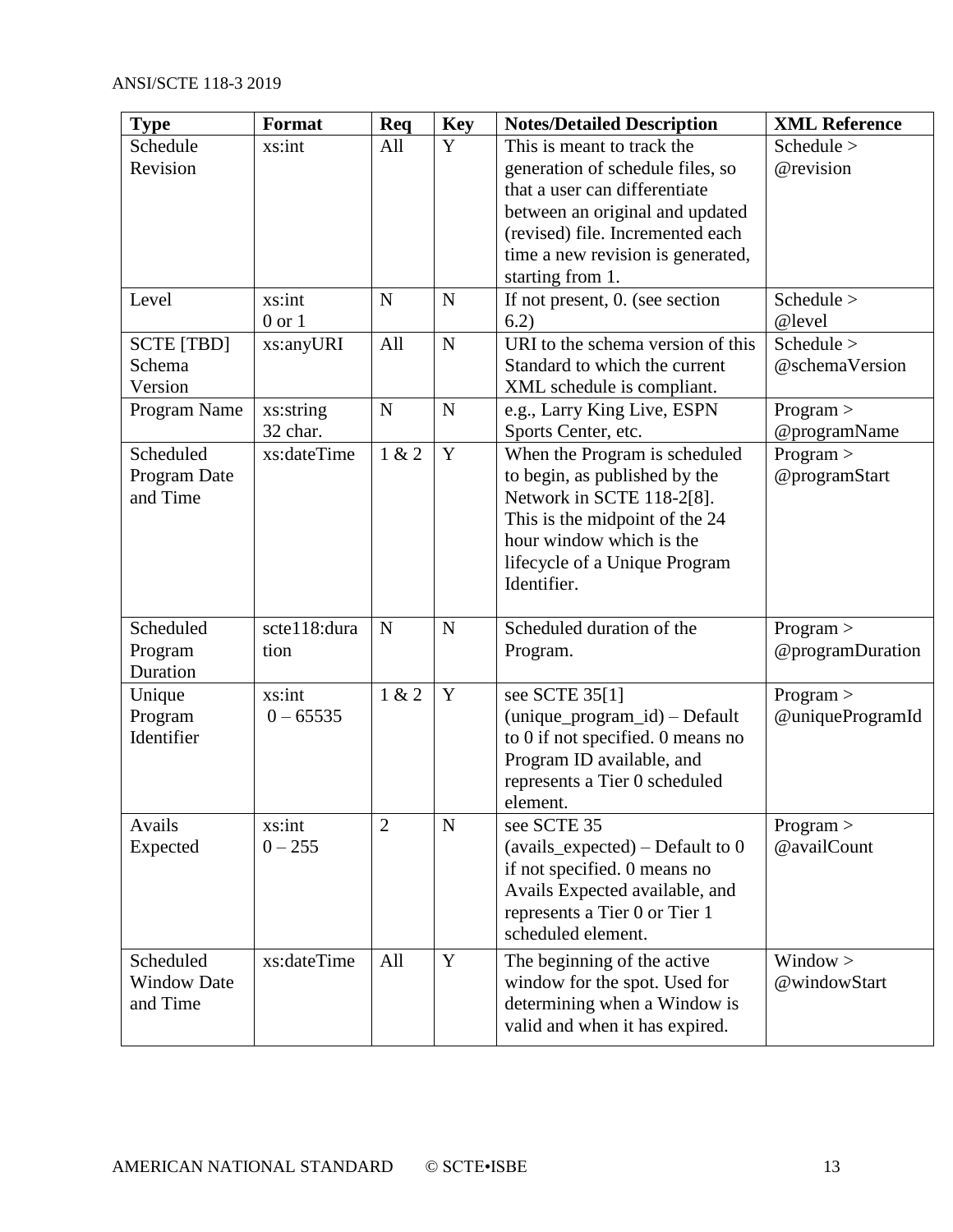| <b>Type</b>                                     | <b>Format</b>         | Req            | <b>Key</b>  | <b>Notes/Detailed Description</b>                                                                                                                           | <b>XML Reference</b>           |
|-------------------------------------------------|-----------------------|----------------|-------------|-------------------------------------------------------------------------------------------------------------------------------------------------------------|--------------------------------|
| Scheduled<br>Window<br>Duration                 | scte118:dura<br>tion  | All            | Y           | The length of time the active<br>window is open for the spot.<br>Used for determining when a<br>Window is valid and when it has<br>expired.                 | Window ><br>@windowDuration    |
| Scheduled<br><b>Avail Date and</b><br>Time      | xs:dateTime           | N <sub>o</sub> | $\mathbf N$ | The anticipated beginning of the<br>avail cue message. (Informative)                                                                                        | $A$ vail $>$<br>@availStart    |
| Scheduled<br><b>Avail Number</b><br>within      | xs:int<br>1-999       | All            | Y           | This is the avail number within<br>the current window                                                                                                       | $A$ vail $>$<br>@availInWindow |
| <b>Avail Number</b>                             | xs:int<br>$0 - 255$   | $\overline{2}$ | Y           | see SCTE 35 (avail_num) -<br>Default to 0 if not specified. 0<br>means no Avail Number<br>available and represents a Tier 0<br>or Tier 1 scheduled element. | $A$ vail $>$<br>@availNum      |
| <b>Event Type</b>                               | xs:string<br>3 char.  | All            | $\mathbf N$ | (see Section $6.2.1$ )                                                                                                                                      | Spot ><br>$@$ eventType        |
| Traffic ID                                      | xs:int                | All            | $\mathbf N$ | Unique ID generated by the<br>T&B system to track a specific<br>instance of a Spot. Used for<br>verification and deleting a Spot.                           | Spot ><br>@trafficId           |
| Scheduled<br>Position<br>Number within<br>Avail | xs:int<br>1-999       | All            | Y           | Scheduled position for a specific<br>commercial within a avail.<br>Positions defined temporal order,<br>not absolute time.                                  | Spot ><br>@positionInAvail     |
| Scheduled<br>Spot Length                        | scte118:dura<br>tion  | All            | $\mathbf N$ | The length of the spot scheduled<br>to play                                                                                                                 | Spot ><br>@length              |
| Spot<br>Identification                          | xs:string<br>20 char. | All            | ${\bf N}$   | The T&B assigned spot<br>identifier                                                                                                                         | Spot ><br>@spotId              |
| Advertiser<br>Name                              | xs:string<br>32 char. | $\mathbf N$    | ${\bf N}$   | Value provided by the T&B<br>system as entered by the<br>operator/MVPD.                                                                                     | Spot ><br>@advertiserName      |
| Advertiser<br><b>Spot Name</b>                  | xs:string<br>20 char. | $\mathbf N$    | ${\bf N}$   | Value provided by the T&B<br>system as entered by the<br>operator/MVPD.                                                                                     | Spot ><br>@spotName            |
| Spot Type                                       | xs:string<br>5 char.  | $\mathbf N$    | ${\bf N}$   | SCHED-Scheduled<br>$FILL - Fill$<br><b>BONUS</b> - Bonus                                                                                                    | Spot ><br>$@$ spotType         |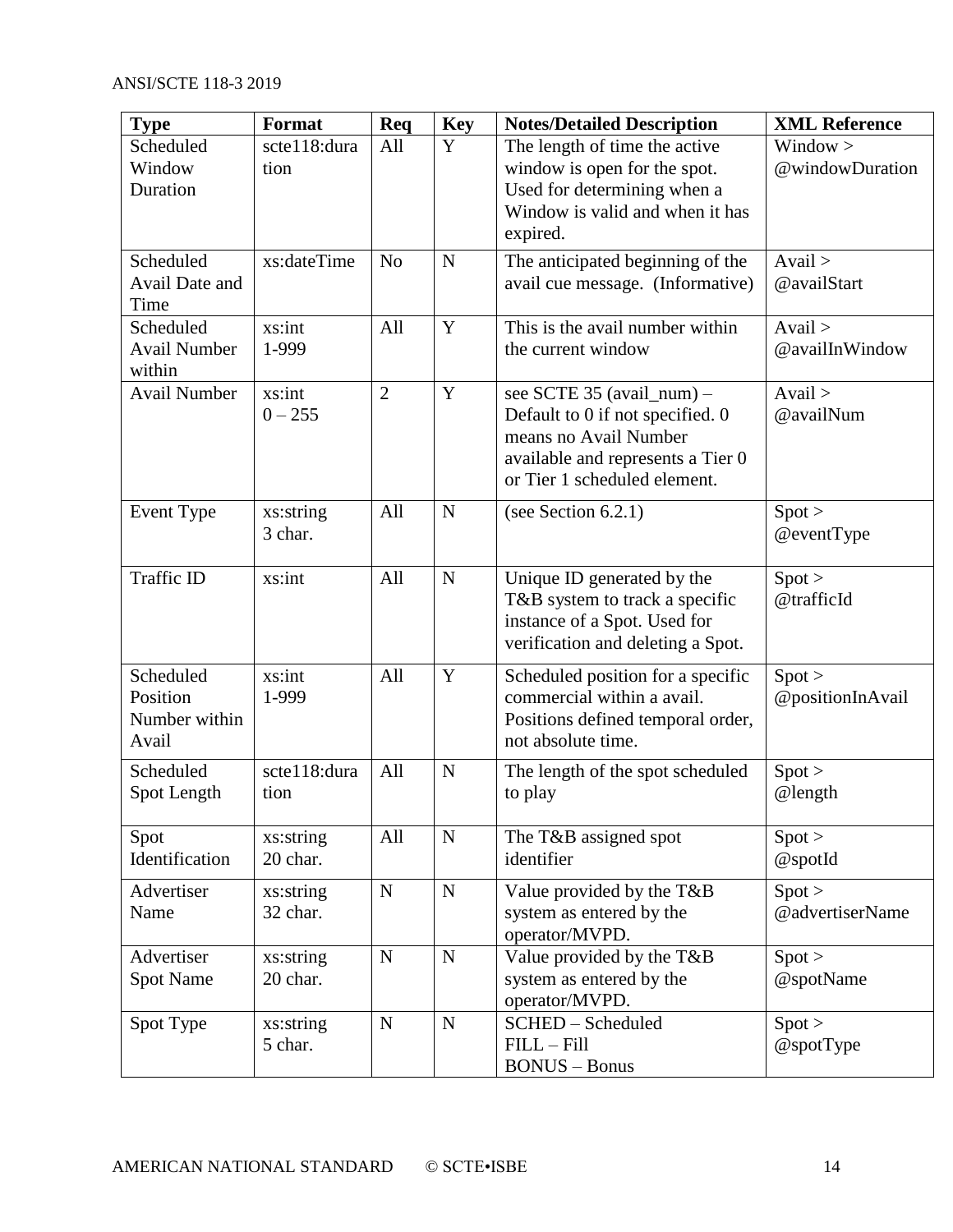| <b>Type</b>                                    | <b>Format</b>         | Req         | <b>Key</b>  | <b>Notes/Detailed Description</b>                                                                                                                                                                                           | <b>XML Reference</b>     |
|------------------------------------------------|-----------------------|-------------|-------------|-----------------------------------------------------------------------------------------------------------------------------------------------------------------------------------------------------------------------------|--------------------------|
| Schedule<br>Source                             | xs:string<br>16 char. | All         | $\mathbf N$ | e.g. interconnect, local,<br>national, marketing, etc.<br>Assigned by the originating<br>T&B system. Uniqueness is<br>not ensured and will need to be<br>coordinated between sites if<br>schedules will be merged.          | Spot ><br>@schedSource   |
| <b>Contract Order</b><br><b>Start DateTime</b> | xs:dateTime           | $\mathbf N$ | $\mathbf N$ | If contract order start time is<br>populated then contract order<br>end time must also be<br>populated, or they are invalid.<br>Used to allow a missed spot to<br>insert in a future bonus/fill<br>location in the same day | Spot ><br>@contractStart |
| <b>Contract Order</b><br><b>End DateTime</b>   | xs:dateTime           | $\mathbf N$ | $\mathbf N$ | If contract order end time is<br>populated then contract order<br>start time must also be<br>populated, or they are invalid.<br>Used to allow a missed spot to<br>insert in a future bonus/fill<br>location in the same day | Spot ><br>@contractEnd   |
| Priority                                       | xs:int<br>1-999       | N           | $\mathbf N$ | Determines the priority of a<br>failed ad for inserting into a<br>future bonus/fill location                                                                                                                                | Spot ><br>@priority      |
| Value                                          | xs:int                | N           | $\mathbf N$ | The value of the spot to the<br>nearest dollar                                                                                                                                                                              | Spot ><br>@value         |
| Ad ID                                          | xs:string<br>32 char. | $\mathbf N$ | $\mathbf N$ |                                                                                                                                                                                                                             | Spot ><br>@adId          |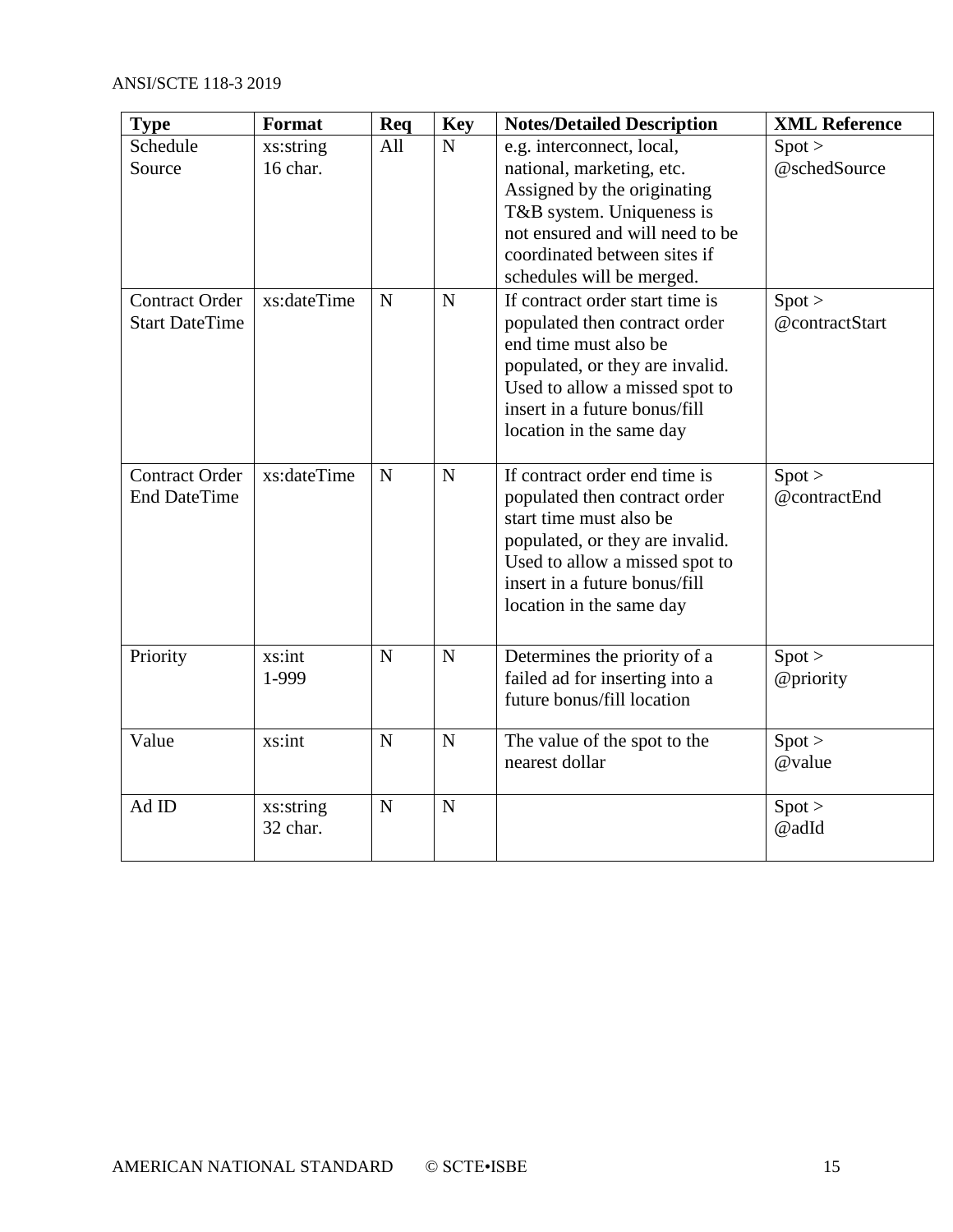## <span id="page-15-0"></span>**7.5. Verification Schema Structure**



**Figure 2 - Verification XML Schema Abstract**

<span id="page-15-2"></span>A Verification File *shall* have a verification element as the top-level (root) element. The child elements *may* be either CueMessage elements or Spot elements.

A Spot element *shall* exist as a child of the verification element for each Spot scheduled (and not Deleted).

A CueMessage element *shall* exist for each Cue Message received by the Ad Insertion System. A CueMessage *shall* have a Spot element for each Spot that the Ad Insertion System attempted to play in response to the Cue Message. If the Ad Insertion System did not attempt to play a Spot, the CueMessage will have no child elements.

A Spot element that is a child of the parent verification element *shall* exist for each Spot which did not attempt to play as a result of no corresponding Cue Message.

<span id="page-15-1"></span>The Verification File Schema is specified in the companion schema file SCTE-118-3.xsd.

## **7.6. Verification File Structure**

<span id="page-15-3"></span>For the following table, the XML Reference column describes the parent element and attribute name for each attribute of the Verification File.

| <b>Type</b>           | Format       | Req | <b>Notes/Detailed Description</b> | <b>XML Reference</b> |
|-----------------------|--------------|-----|-----------------------------------|----------------------|
| <b>Broadcast Date</b> | scte118:date | All | The calendar date which the       | Verification $>$     |
| Definition            |              |     | verification element is           | @broadcastDate       |
|                       |              |     | considered to represent.          |                      |
| Verification Day      | xs:dateTime  | All | This attribute allows for the     | Verification $>$     |
| Begin                 |              |     | definition of the actual date     | @begDateTime         |
|                       |              |     | and time that is the beginning    |                      |
|                       |              |     | of the Broadcast Day.             |                      |
| Verification Day      | xs:dateTime  | All | This attribute allows for the     | Verification $>$     |
| End                   |              |     | definition of the actual date     | @endDateTime         |
|                       |              |     | and time that is the end of the   |                      |
|                       |              |     | Broadcast Day.                    |                      |

**Table 4 - Verification File Attributes**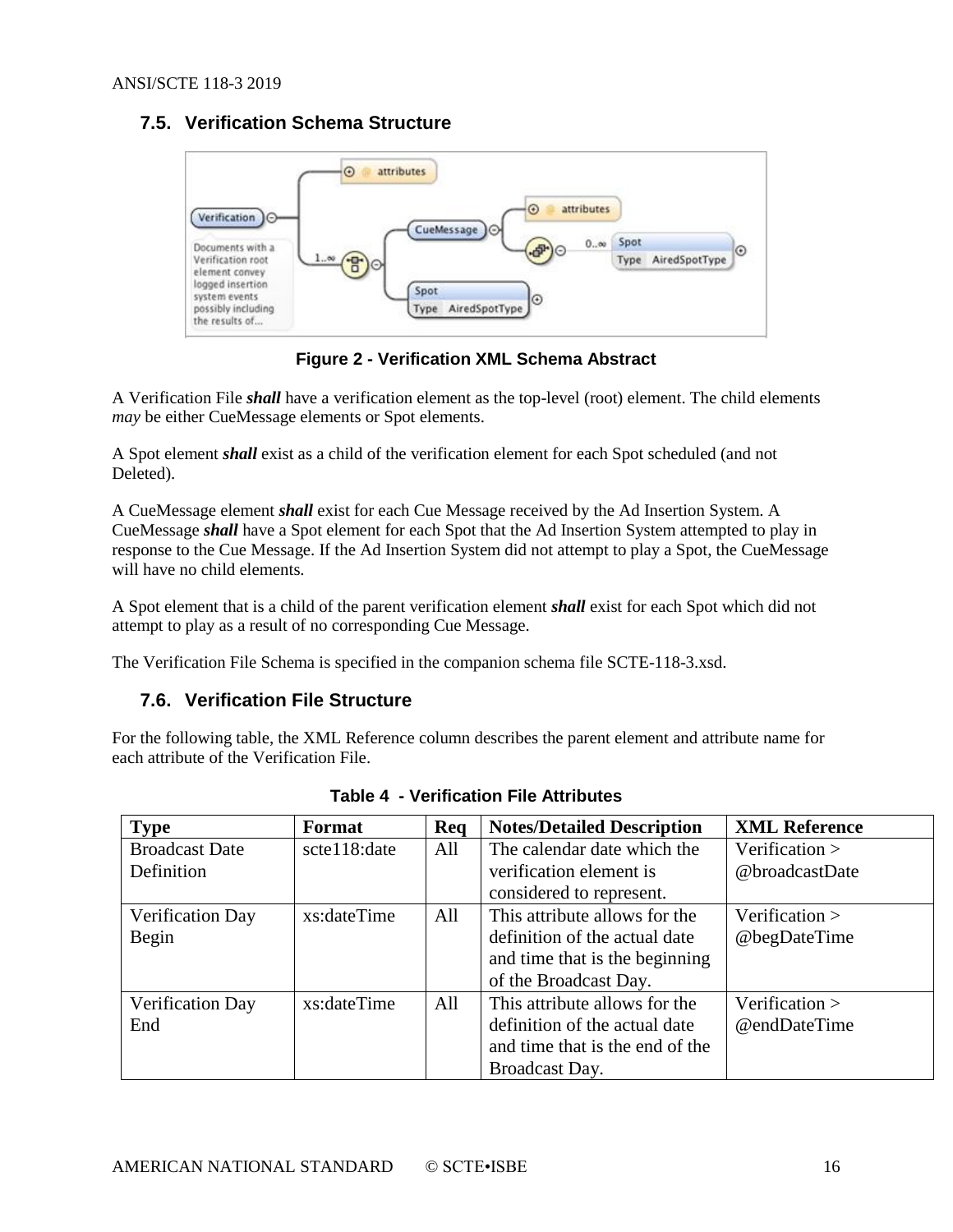| <b>Network Name</b>                                        | xs:string<br>2 to 5 char. | All       | Short Network name.                                                                                                 | Verification ><br>@networkName   |
|------------------------------------------------------------|---------------------------|-----------|---------------------------------------------------------------------------------------------------------------------|----------------------------------|
| Zone Name                                                  | xs:string<br>2 to 8 char. | All       | Short Zone name.                                                                                                    | Verification ><br>@zoneName      |
| Verification<br>Complete                                   | xs:boolean                | ${\bf N}$ | Flag that Ad Insertion System<br>believes that all events<br>scheduled for the Broadcast<br>Day have been verified. | Verification ><br>@verComplete   |
| SCTE [118-3]<br><b>Schema Version</b>                      | xs:anyURI                 | All       | URI to the schema version of<br>this Standard to which the<br>current XML verification is<br>compliant.             | Verification ><br>@schemaVersion |
| <b>Cue Message</b><br><b>Receive Time</b>                  | xs:dateTime               | All       | Time at which the Cue<br>Message is received.                                                                       | CueMessage ><br>@receiveTime     |
| <b>Cue Message</b><br><b>Unique Program</b><br>Identifiers | xs:int<br>$0 - 65535$     | All       | see SCTE 35 [1]<br>$(unique\_program_id)$ –<br>value specified in the Cue<br>Message.                               | CueMessage ><br>@uniqueProgramId |
| <b>Cue Message</b><br><b>Avail Number</b>                  | xs:int<br>$0 - 255$       | All       | see SCTE 35 [1] (avail_num)<br>- value specified in the Cue<br>Message.                                             | CueMessage ><br>@availNum        |
| Cue Message Avails<br>Expected                             | xs:int<br>$0 - 255$       | All       | see SCTE 35 [1]<br>$(avails\_expected) - value$<br>specified in the Cue Message.                                    | CueMessage ><br>@availCount      |
| Traffic ID                                                 | xs:int                    | All       | Traffic ID specified by the<br>schedule file.                                                                       | Spot ><br>@trafficId             |
| Spot Identification                                        | xs:string<br>20 char.     | All       | The T&B assigned spot<br>identifier                                                                                 | Spot ><br>@spotId                |
| Aired Date and<br>Time                                     | xs:dateTime               | All       | Actual time at which the<br>system attempted to play the<br>Spot.                                                   | Spot ><br>@airTime               |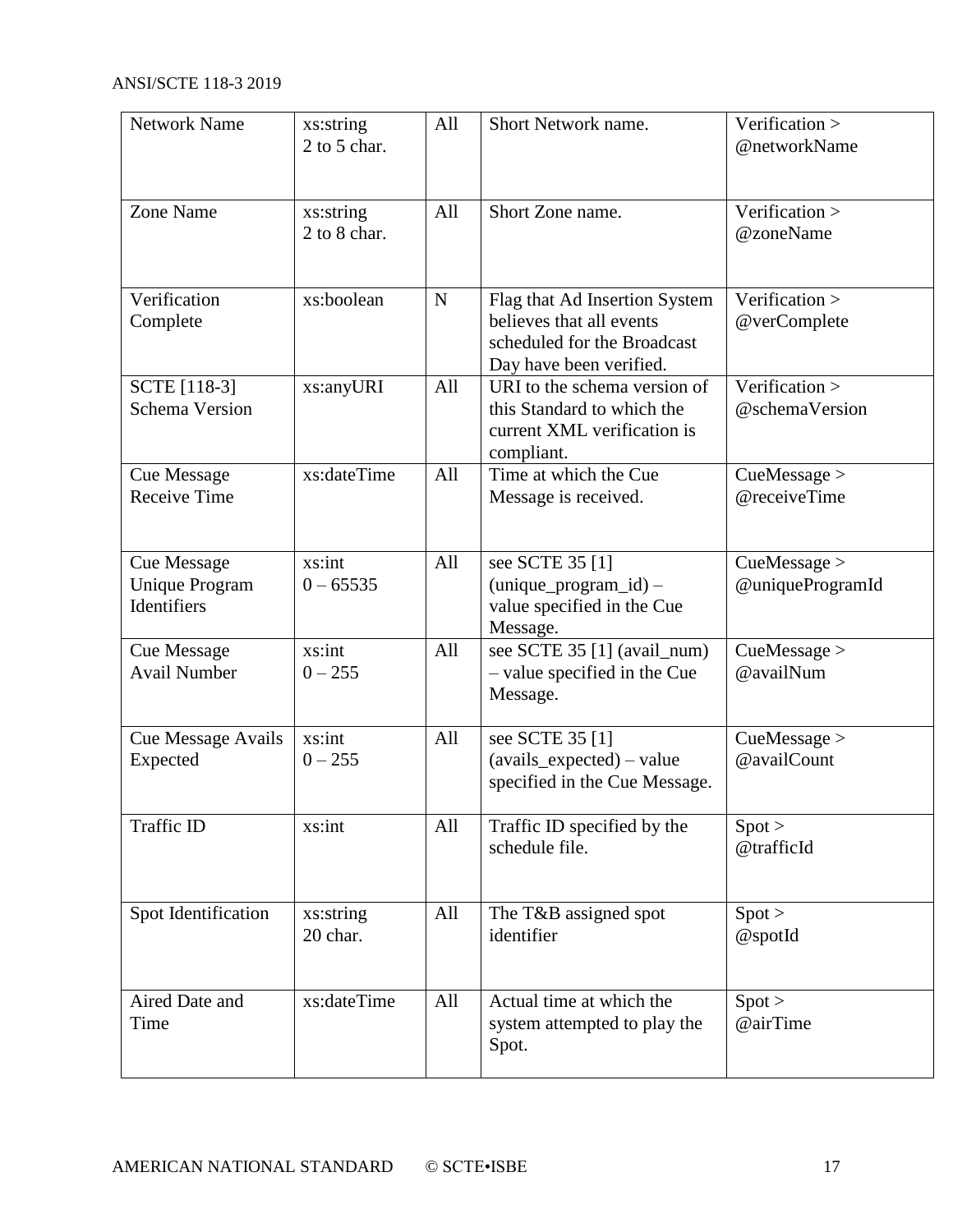| Aired Length                          | scte118:durati<br><sub>on</sub> | All         | Actual length the Spot Played.<br>0 if the Spot did not play.                                                                                                                                                                                                                              | Spot ><br>@airLength   |
|---------------------------------------|---------------------------------|-------------|--------------------------------------------------------------------------------------------------------------------------------------------------------------------------------------------------------------------------------------------------------------------------------------------|------------------------|
| <b>Aired Position</b><br>within Avail | xs:int<br>$1 - 999$             | All         | Actual aired position. 0 if the<br>Spot did not play.                                                                                                                                                                                                                                      | Spot ><br>@airPosition |
| <b>Status Code</b>                    | xs:int<br>1 - 9999              | All         | (see Appendix A)                                                                                                                                                                                                                                                                           | Spot > @airStatusCode  |
| <b>Status Text</b>                    | xs:string<br>0-256 char.        | $\mathbf N$ | Additional Status Information.                                                                                                                                                                                                                                                             | Spot > @airStatusText  |
| Spot Type                             | xs:string<br>5 char.            | $\mathbf N$ | SCHED - Scheduled<br>$FILL - Fill$<br><b>BONUS</b> - Bonus                                                                                                                                                                                                                                 | Spot ><br>$@$ spotType |
| <b>Schedule Source</b>                | xs:string<br>16 char.           | All         | e.g. interconnect, local,<br>national, marketing, etc.<br>Assigned by the originating<br>T&B system. Uniqueness is<br>not ensured and will need to<br>be coordinated between sites<br>if schedules will be merged.<br>Must be included in<br>Verification if specified in the<br>Schedule. | Spot ><br>@schedSource |